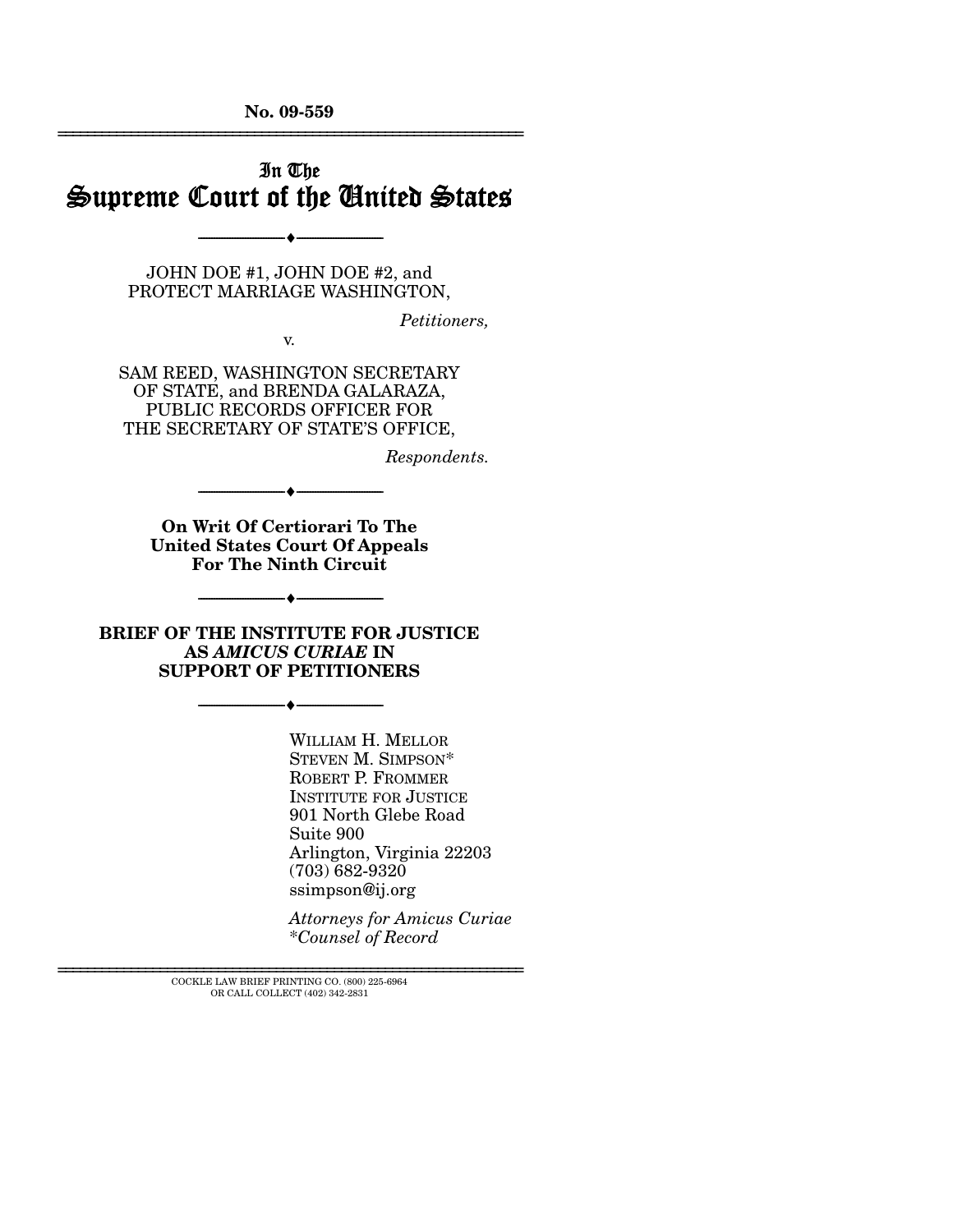## TABLE OF CONTENTS

|--|

|      |          |                                                                                   | iii            |
|------|----------|-----------------------------------------------------------------------------------|----------------|
|      |          | INTEREST OF THE AMICUS CURIAE                                                     | 1              |
|      |          |                                                                                   | $\overline{2}$ |
|      |          |                                                                                   | 4              |
| Ι.   |          | Signing a Ballot Petition Is Entitled to<br>Full First Amendment Protection       | 4              |
|      |          | A. Washington's Public Records Act Im-<br>pinges on Signers' Right to Anonymous   | 7              |
|      | $\bf{B}$ | This Court's Cases Upholding Disclo-<br>sure Laws Do Not Apply in the Ballot-     | 8              |
| П.   |          | Mandatory Disclosure Laws Have Chilled<br>the Exercise of First Amendment Rights  | 10             |
|      | A.       | Disclosure Creates a Disincentive To<br>Engage in Political Activity              | 13             |
|      | В.       | The Fear of Intimidation, Threats, and<br>Reprisal for Political Participation Is | 17             |
| III. |          | Washington's Public Records Act, As-<br>Applied to Referendum Petitions, Fails    | 19             |
|      |          | A. The Public Records Act Burdens Core<br>Political Speech and Triggers Strict    | 19             |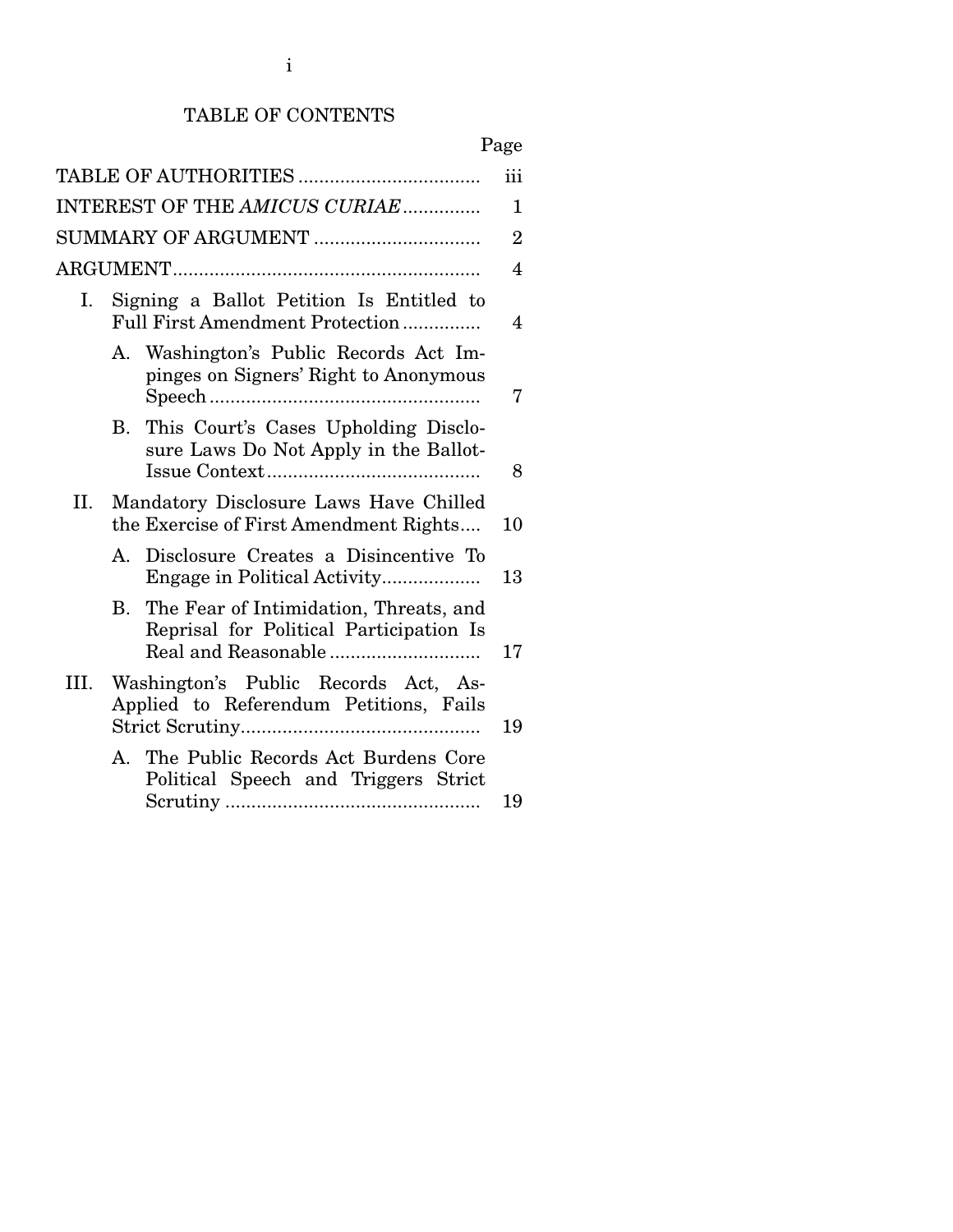# TABLE OF CONTENTS – Continued

Page

| 1. This Court's discussions of manda-<br>tory disclosure in the candidate con-<br>text do not provide a rationale for<br>requiring disclosure in the ballot- | 21 |
|--------------------------------------------------------------------------------------------------------------------------------------------------------------|----|
| 2. This Court's statements about ballot-<br>issue disclosure laws are dicta and<br>do not support the Washington Pub-                                        | 23 |
| B. The State Has No Compelling Interest<br>in Providing Voters with Information<br>About Who Signed a Referendum Peti-                                       |    |
|                                                                                                                                                              | 25 |
| C. Mandatory Disclosure of All Petition<br>Signers to the Public Does Not Directly<br>Further Washington's Interest in Pre-                                  |    |
| venting Fraud at the Petition Stage                                                                                                                          | 31 |
|                                                                                                                                                              | 33 |
|                                                                                                                                                              |    |

ii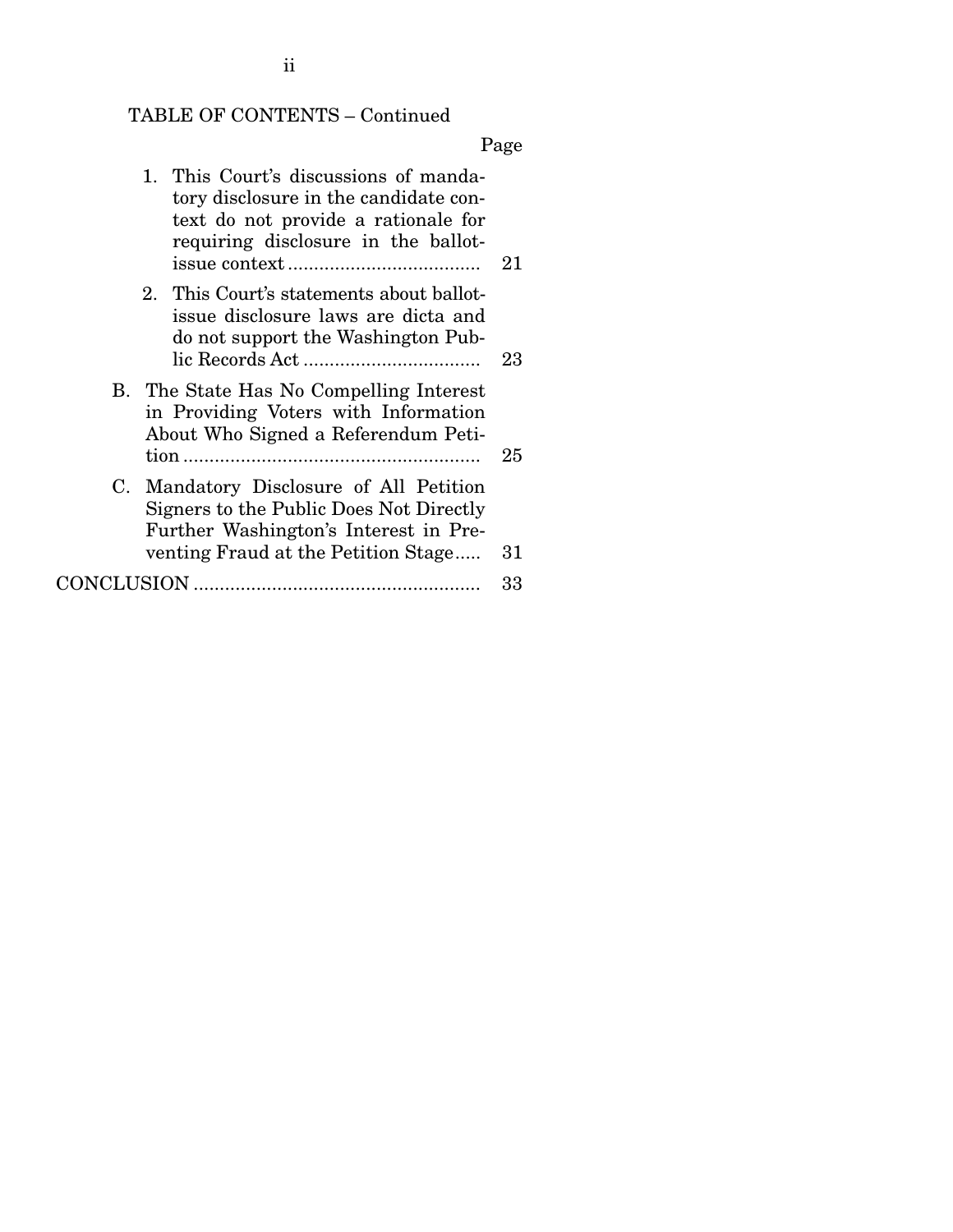# TABLE OF AUTHORITIES

# Page

# CASES

| <i>Bates v. City of Little Rock</i> , 361 U.S. 516 (1960)7, 11                         |
|----------------------------------------------------------------------------------------|
| Brown v. Socialist Workers '74 Campaign Com-                                           |
| Buckley v. Am. Constitutional Law Found., 525                                          |
| Buckley v. Valeo, 424 U.S. 1 (1976)  9, 10, 11, 22, 23                                 |
| Cal. Pro-Life Council, Inc. v. Getman, 328 F.3d                                        |
| Cal. Pro-Life Council, Inc. v. Randolph, 507                                           |
| Davis v. FEC, 128 S. Ct. 2759 (U.S. 2008)2, 22                                         |
| Citizens Against Rent Control v. City of<br>Berkeley, 454 U.S. 290 (1981)5, 19, 24, 25 |
| Citizens United v. FEC, 175 L. Ed. 2d 753 (U.S.                                        |
| Doe v. Reed, 586 F.3d 671 (9th Cir. 2009)  10, 22, 24                                  |
| Eu v. S.F. County Democratic Cent. Comm., 489                                          |
| FEC v. Mass. Citizens for Life, Inc., 479 U.S.                                         |
| FEC v. Wis. Right to Life, Inc., 551 U.S. 449                                          |
| First Nat'l Bank of Boston v. Bellotti, 435 U.S.                                       |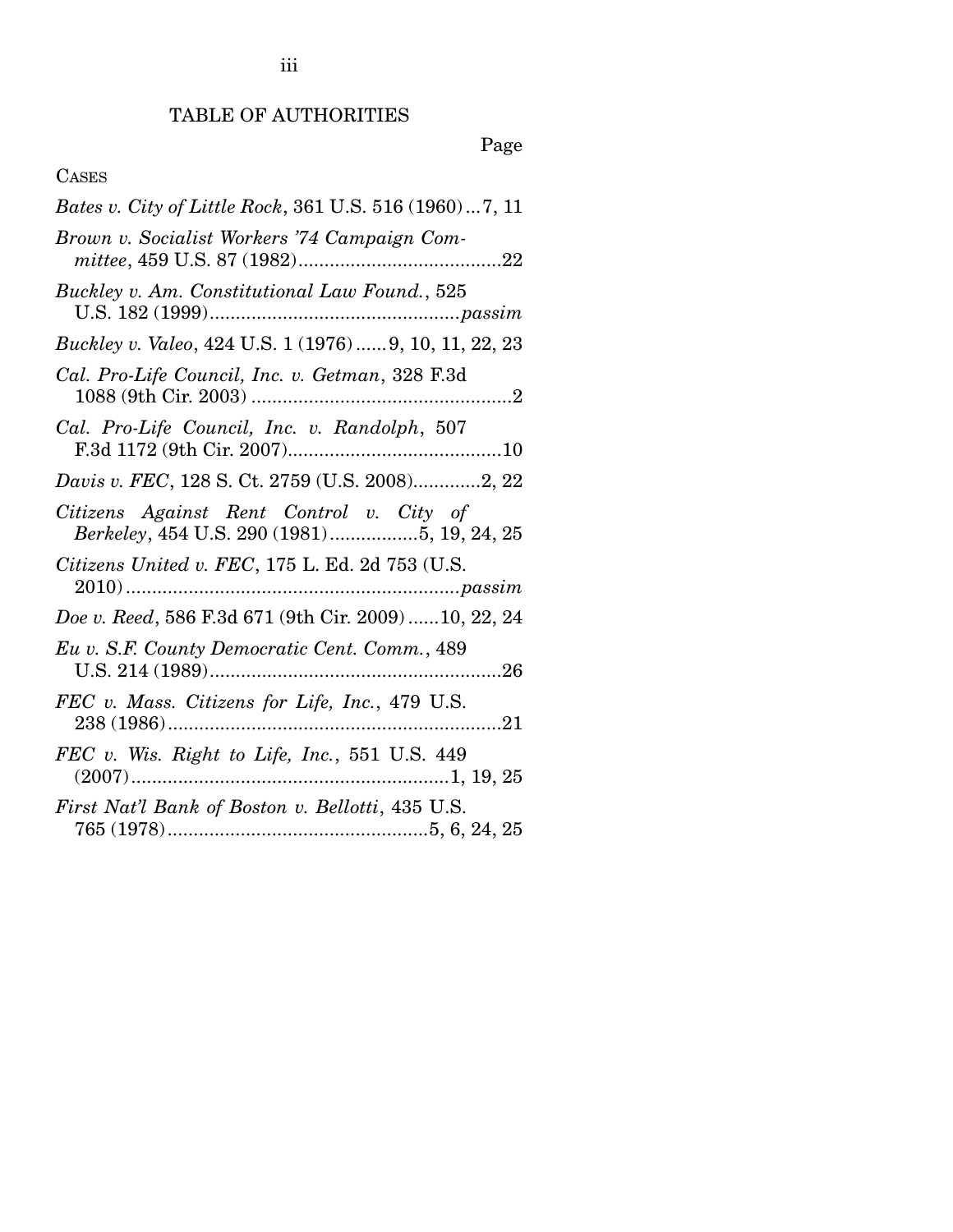# Page

| Gibson v. Florida Legislative Investigation              |
|----------------------------------------------------------|
| Hollingsworth v. Perry, 130 S.Ct. 705 (U.S.              |
|                                                          |
| McIntyre v. Ohio Elections Comm'n, 514 U.S.              |
| Meyer v. Grant, 486 U.S. 414 (1988)5, 19, 20, 21, 32     |
|                                                          |
| NAACP v. Ala. ex rel. Patterson, 357 U.S. 449            |
| NAACP v. Button, 371 U.S. 415 (1963)11                   |
| Republican Party of Minn. v. White, 536 U.S.             |
| <i>Richey v. Tyson</i> , 120 F. Supp. 2d 1298 (S.D. Ala. |
| Roth v. United States, 354 U.S. 476 (1957) 5             |
| Shelton v. Tucker, 364 U.S. 479 (1960) 11                |
| Talley v. California, 362 U.S. 60 (1960)7, 8, 11         |
| Turner Broad. Sys. v. FCC, 512 U.S. 622 (1994)21, 26     |
| Washington Initiatives Now v. Rippie, 213 F.3d           |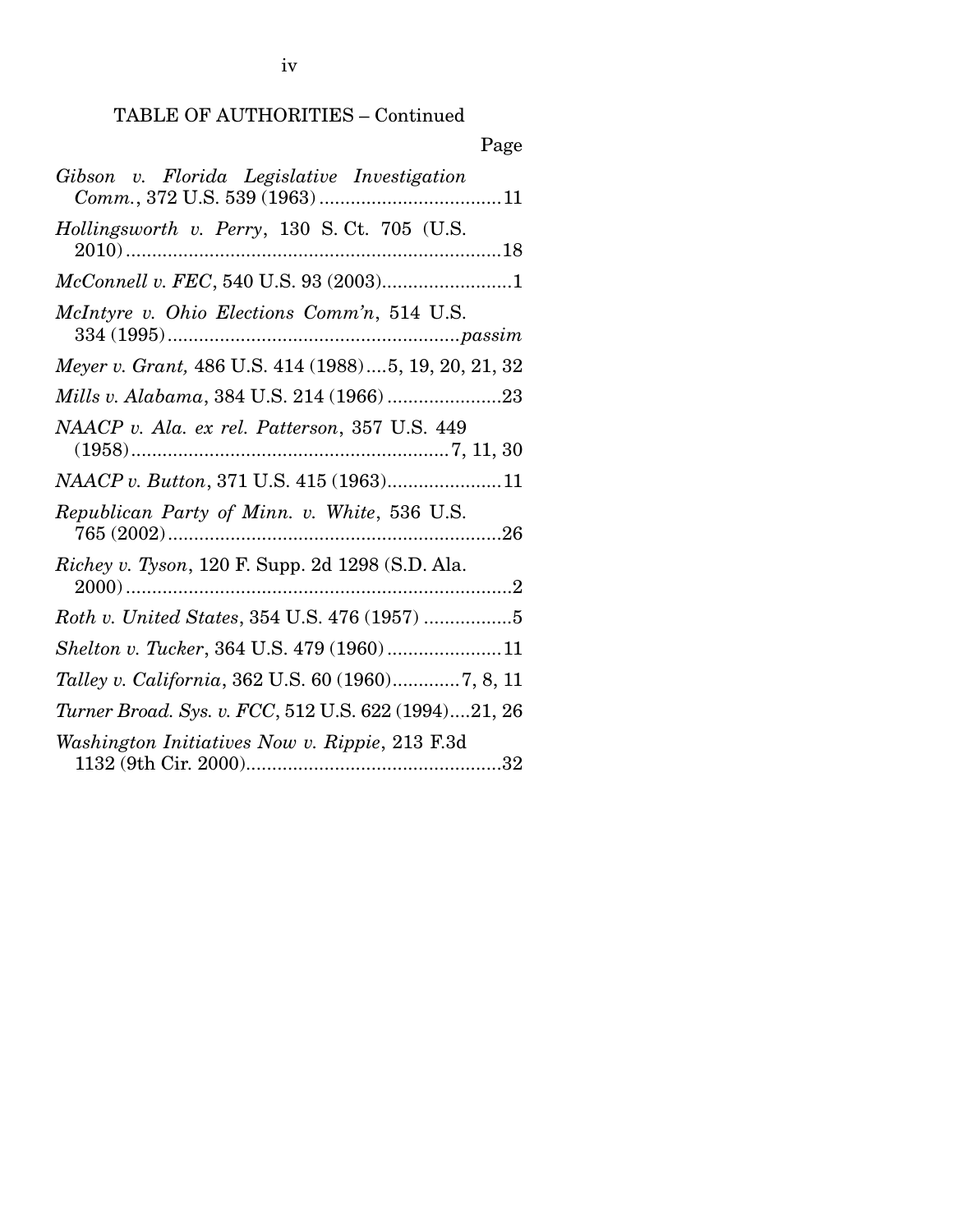## TABLE OF AUTHORITIES – Continued

# Page

| FIRST AMENDMENT, U.S. CONST. amend. I  passim |  |  |
|-----------------------------------------------|--|--|
|                                               |  |  |

### STATUTES AND CODES

## OTHER PUBLICATIONS

| Anti-Prop 8 Vandals Hit Alto Loma Home, ABC<br>Los Angeles, Oct. 28, 2008, http://abclocal.<br>go.com/kabc/story?section=news/local/inland     |  |
|------------------------------------------------------------------------------------------------------------------------------------------------|--|
| Prop 8 protestors vandalize church, ABC<br>FRESNO, Jan. 4, 2009, http://abclocal.go.com/<br>kgo/story?section=news/local/san francisco&id      |  |
| Vandals Egg Downtown Fresno Church, ABC<br>FRESNO, Oct. 28, 2008, http://abclocal.go.com/<br>kfsn/story?section=news/local&id=6473251&pt<br>17 |  |
| Gigi Brienza, I Got Inspired. I Gave. Then I Got<br>Scared., WASH. POST, July 1, 2007, at B328                                                 |  |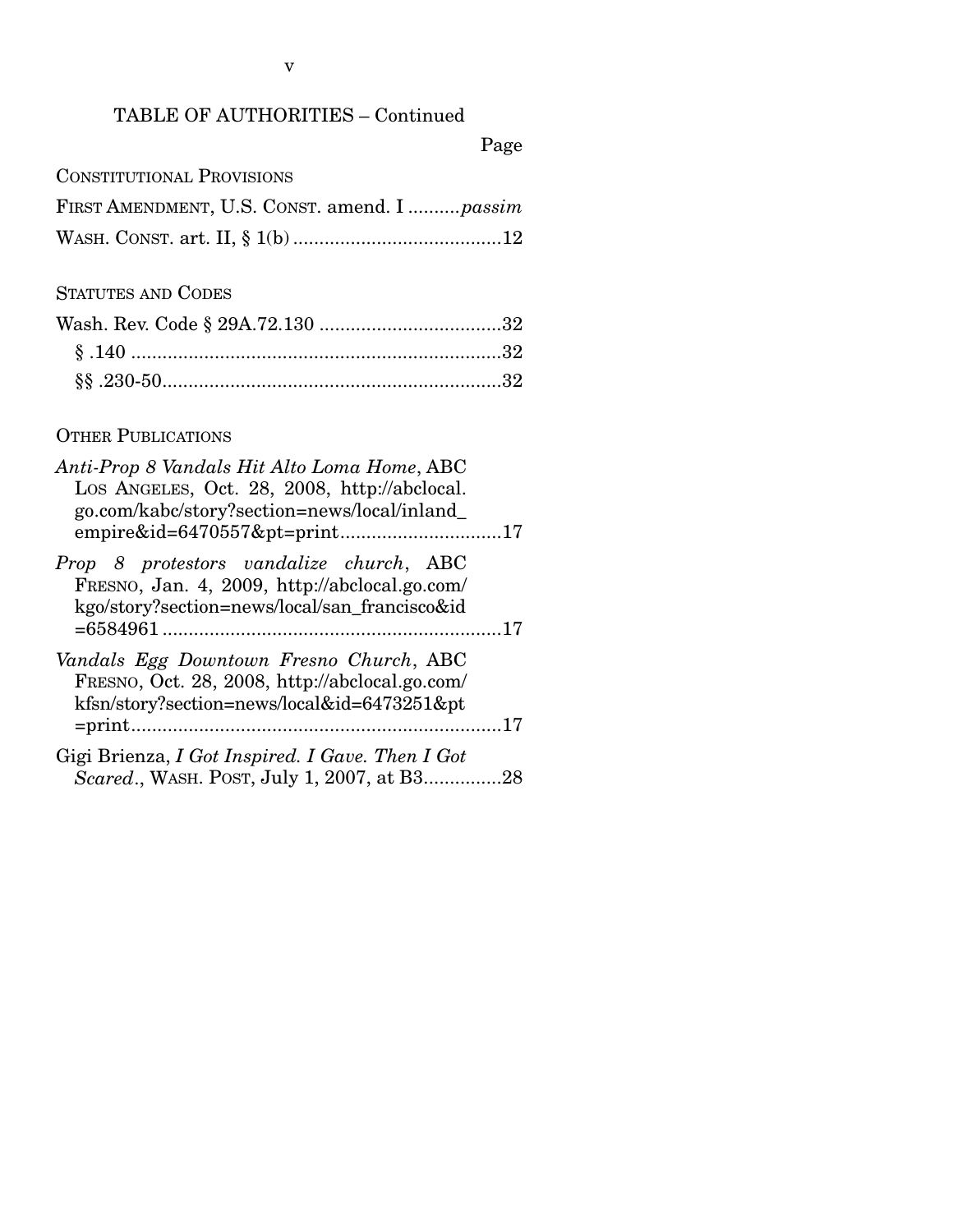# TABLE OF AUTHORITIES – Continued

# Page

| DICK M. CARPENTER II, INSTITUTE FOR JUSTICE,<br><b>DISCLOSURE COSTS: UNINTENDED CONSEQUENCES</b><br>OF CAMPAIGN FINANCE REFORM (2007), http://<br>www.ij.org/publications/other/disclosurecosts.                                                                                                                 |
|------------------------------------------------------------------------------------------------------------------------------------------------------------------------------------------------------------------------------------------------------------------------------------------------------------------|
| Dick M. Carpenter II, Mandatory Disclosure<br>for Ballot-Initiative Campaigns, 13 INDEP.<br>REV. 567 (2009), available at http://www.<br>independent.org/pdf/tir/tir_13_04_6_carpenter.                                                                                                                          |
| Thomas L. Gais & Michael J. Malbin, Cam-<br>paign Finance Reform, 34 Soc'y 56 (1997)26                                                                                                                                                                                                                           |
| Knowthyneighbor.org, Whosigned.org Refutes In-<br>timidation Charges; Will Post Names of Peti-<br>tion Signers as Planned (June 8, 2009), <i>available</i><br>at http://knowthyneighbor.blogs.com/home/2009/<br>06/whosignedorg-refutes-intimidation-charges-<br>will-post-names-of-petition-signers-as-planned. |
| James H. Kuklinski & Paul J. Quirk, Recon-<br>sidering the Rational Public: Cognition, Heu-<br>ristics, and Mass Opinion in ELEMENTS OF<br>REASON 153 (Arthur Lupia et al. eds., 2000)29                                                                                                                         |
| Raymond J. La Raja, Sunshine Laws and the<br>Press: The Effect of Campaign Disclosure on<br>News Reporting in the American States, 6                                                                                                                                                                             |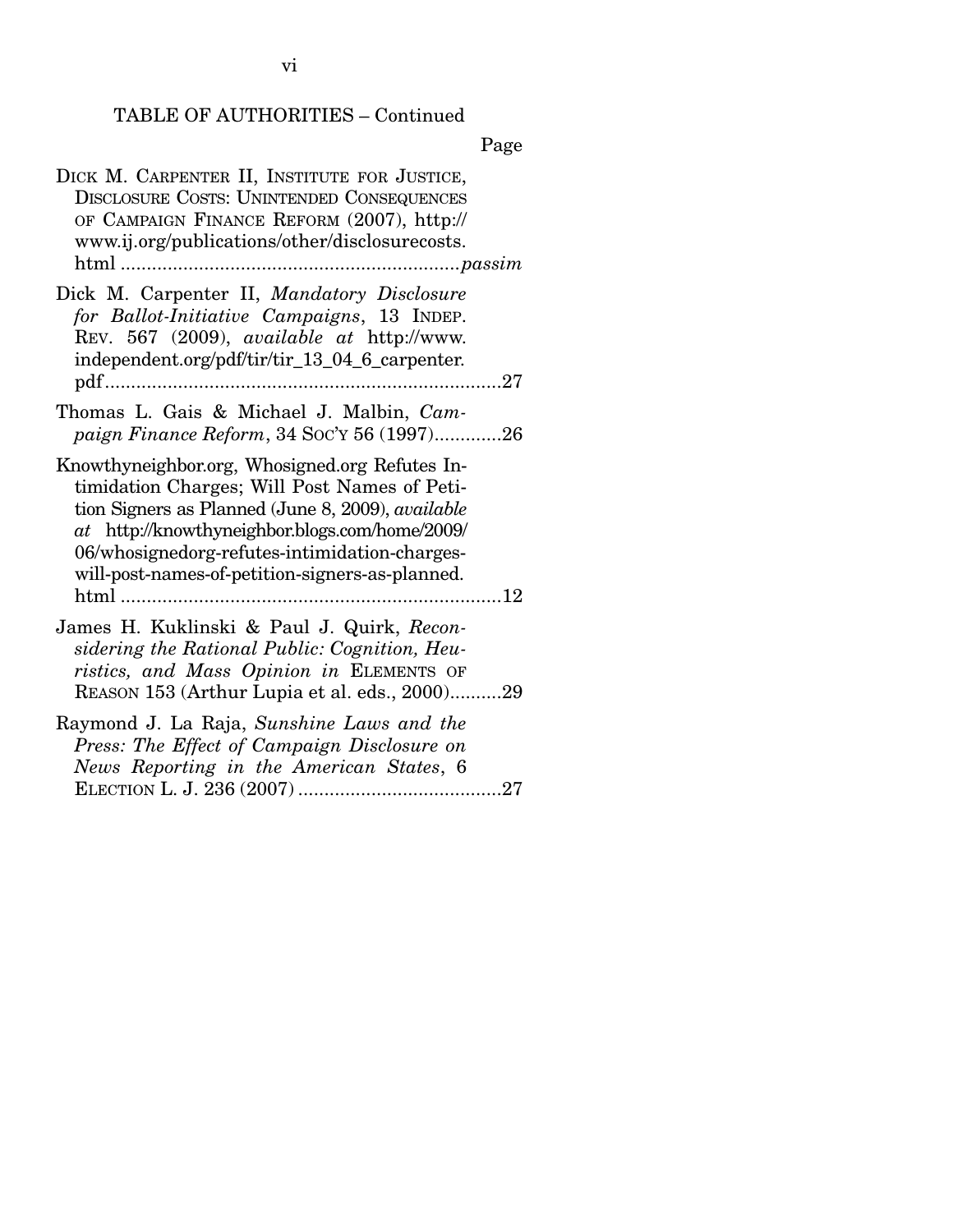vii

# TABLE OF AUTHORITIES – Continued

Page

| Richard R. Lau & David P. Redlawsk, Advan-<br>tages and Disadvantages of Cognitive Heuris-<br>tics in Political Decision Making, 45 AM. J.                                                  |  |
|---------------------------------------------------------------------------------------------------------------------------------------------------------------------------------------------|--|
| Steve Lopez, Prop. 8 Stance Upends Her Life, L.A.<br>TIMES, Dec. 14, 2008, <i>available at http://articles.</i><br>latimes.com/2008/dec/14/local/me-lopez1418                               |  |
| John R. Lott, Jr. and Bradley Smith, Op-Ed.,<br>Donor Disclosure Has Its Downsides: Sup-<br>porters of California's Prop. 8 Have Faced a<br>Backlash, WALL ST. J., Dec. 26, 2008, at A13 28 |  |
| Jesse McKinley, Theater Director Resigns Amid<br>Gay Rights Ire, N.Y. TIMES, Nov. 12, 2008,<br>available at http://www.nytimes.com/2008/11/                                                 |  |
| Jeffrey Milyo, The Political Economics of Cam-<br>paign Finance, 3 INDEP. REV. 537 (1999),<br>available at http://www.independent.org/pdf/                                                  |  |
| Amanda Perez, Prop 8 Death Threats, ABC<br>FRESNO, Oct. 31, 2008, http://abclocal.go.com/<br>kfsn/story?section=news/local&id=6479861&pt=<br>17                                             |  |
| Chelsea Phua, Mormon property defaced; Church<br>struck by vandals in wake of vote, SACRA-                                                                                                  |  |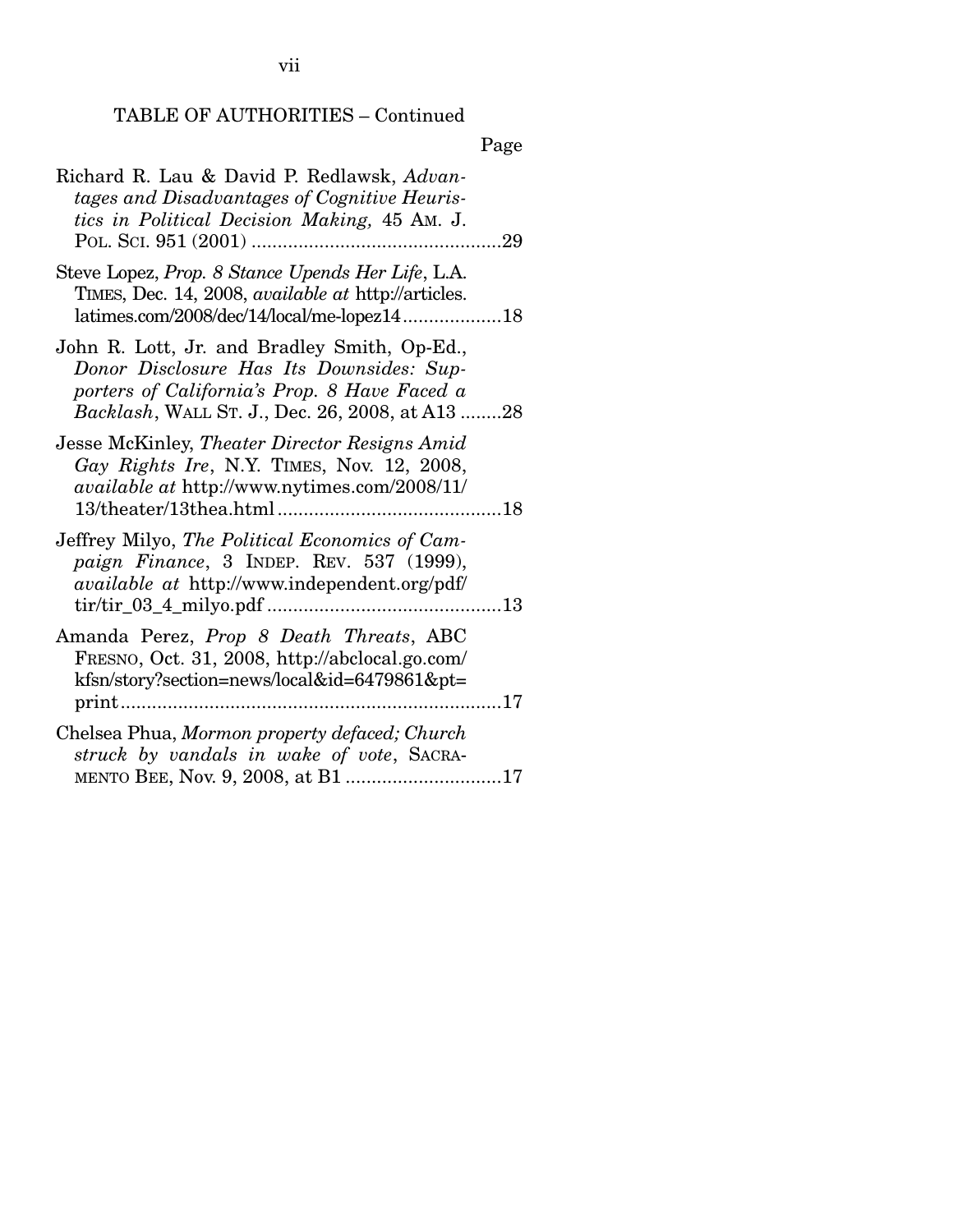viii

# TABLE OF AUTHORITIES – Continued

Page

| Ben Winslow, Powder Scares at 2 LDS Temples,            |
|---------------------------------------------------------|
| Catholic Plant, DESERET NEWS, Nov. 14, 2008,            |
| <i>available at http://www.deseretnews.com/article/</i> |
| 705262822/Powder-scares-at-2-LDS-temples-               |
|                                                         |

## **MISCELLANEOUS**

| Brief of Appellants, <i>Doe v. Reed</i> , 586 F.3d 671 |
|--------------------------------------------------------|
|                                                        |
| Deposition of Robert M. Stern, President, Center       |
| for Governmental Studies, taken September              |
| 26, 2007, in Sampson v. Coffman, No. 06-CV-            |
| 01858, 2008 U.S. Dist. LEXIS 70583 (D.                 |
|                                                        |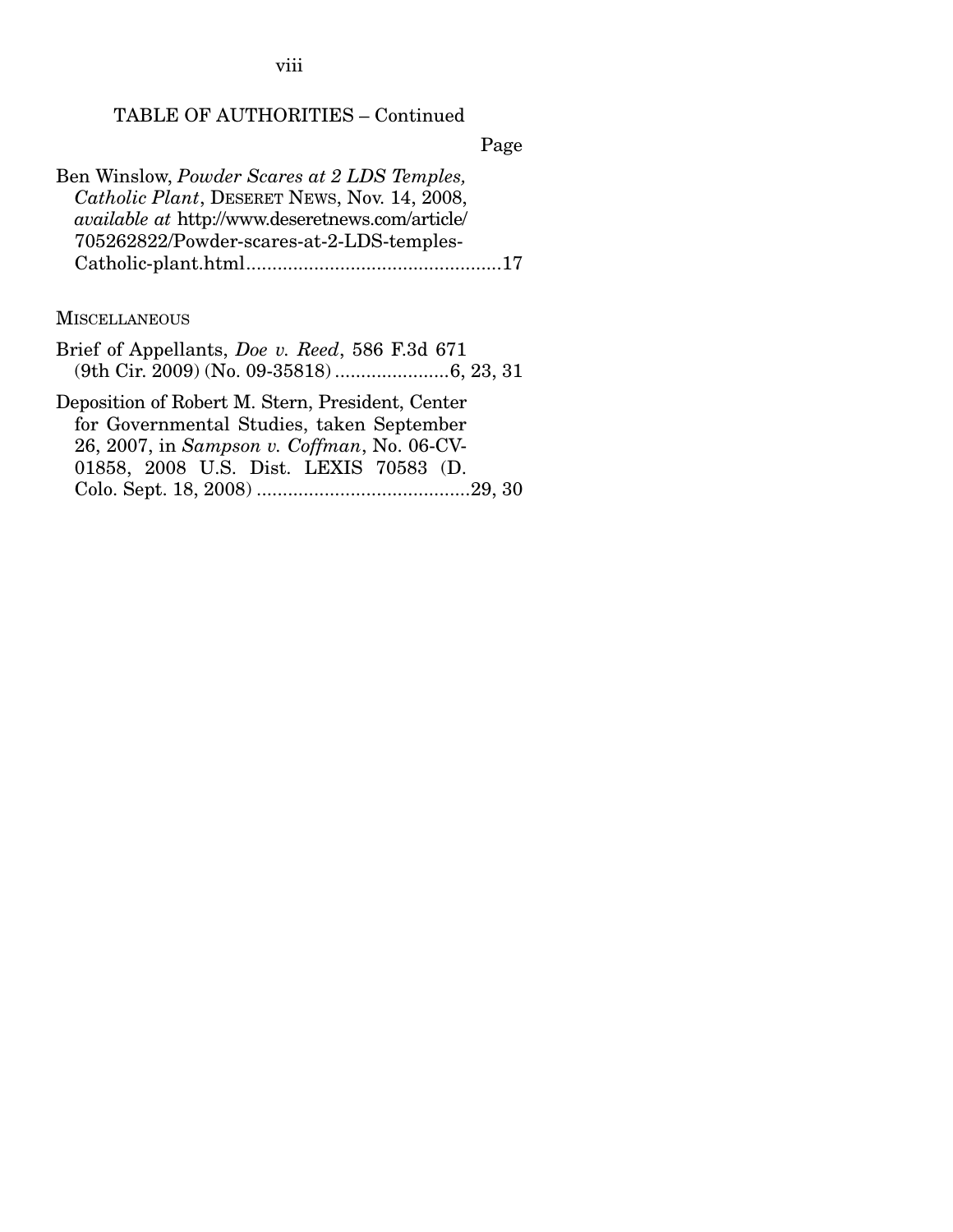#### **INTEREST OF THE** *AMICUS CURIAE*<sup>1</sup>

The Institute for Justice is a nonprofit publicinterest legal center dedicated to defending the essential foundations of a free society, including the right of all to speak out on elections and other matters of public import. Mandatory disclosure laws that force those who speak out on ballot issues to reveal their identities to the entire populace serve no legitimate government interest and chill citizens' protected speech. For this reason, the Institute both litigates First Amendment cases that challenge mandatory disclosure in the ballot-issue context and files *amicus curiae* briefs in important campaignfinance cases, including *Citizens United v. FEC*, 175 L. Ed. 2d 753 (U.S. 2010); *FEC v. Wisconsin Right to Life, Inc. (WRTL II)*, 551 U.S. 449 (2007); and *McConnell v. FEC*, 540 U.S. 93 (2003). Further, the Institute has published two empirical research studies that identify the burdens and costs of campaignfinance disclosure requirements. The Institute believes that its legal perspective, experience, and empirical research will provide this Court with valuable insights regarding the costs and burdens

<sup>&</sup>lt;sup>1</sup> The Institute for Justice has received the consent of all parties to file this brief with the Court. No counsel for a party authored this brief in whole or in part, nor did any person or entity, other than *amicus* or its counsel, make a monetary contribution intended to fund the preparation or submission of this brief.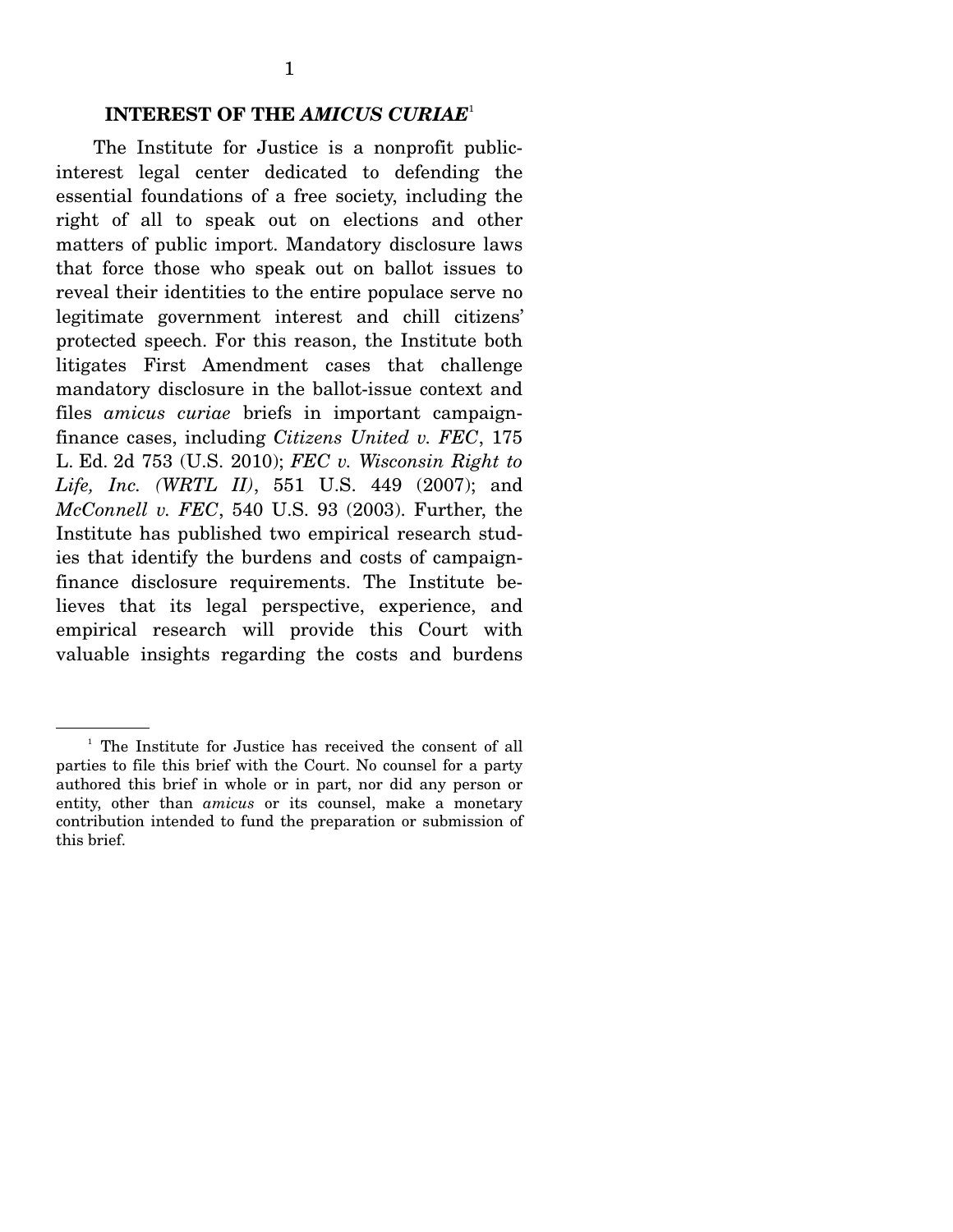associated with mandatory disclosure of political activity.

--------------------------------- ♦ ---------------------------------

#### **SUMMARY OF ARGUMENT**

1. Signing a petition in support of a ballot measure is core political speech that deserves full First Amendment protection. Indeed, this Court on five different occasions has recognized the important free-speech interests that surround ballot issues and has struck down regulations that chilled rights to freedom of speech and association in this context. To require that one publicly disclose his name and address in order to express the idea that a proposed measure should be placed on the ballot imposes a serious and unjustified burden on the exercise of First Amendment rights. This Court has upheld mandatory disclosure laws in the narrow context of candidate elections, *see, e.g., Citizens United v. FEC,* 175 L. Ed. 2d 753, 799 (U.S. 2010), but only where the laws have clearly advanced important state interests that could not be achieved through less burdensome means. *Cf. Davis v. FEC*, 128 S. Ct. 2759, 2775 (U.S. 2008) (striking down disclosure provision where related law was struck down). However, some lower courts have applied this Court's candidate disclosure holdings even where the context is ballot-issue elections, which do not involve the same state interests or burdens on speech as the candidate context. *See, e.g., Cal. Pro-Life Council, Inc. v. Getman*, 328 F.3d 1088, 1104 (9th Cir. 2003); *see also Richey v. Tyson*, 120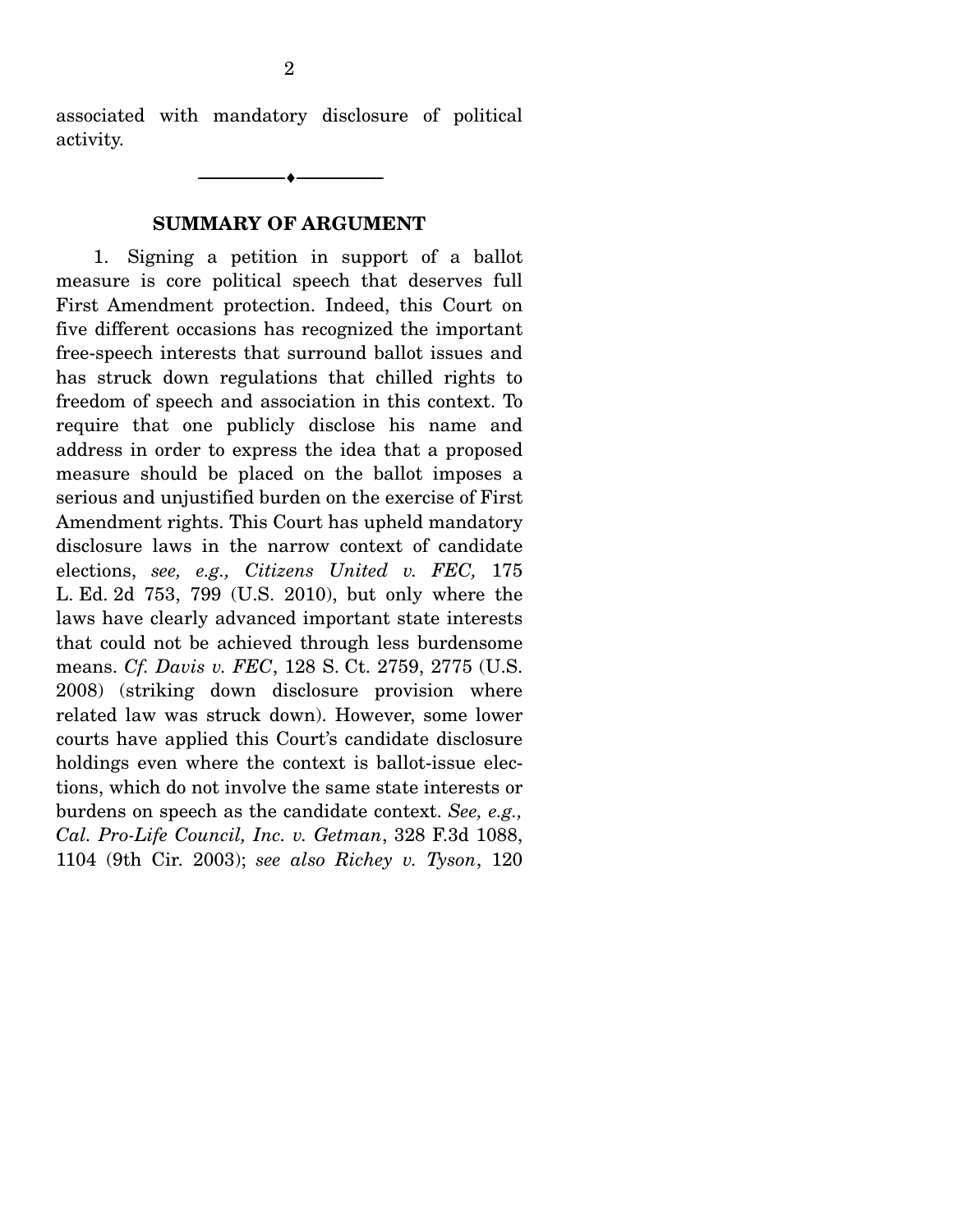F. Supp. 2d 1298, 1310 (S.D. Ala. 2000) (committing same error). These lower-court holdings rest on the notion that disclosure provides vast benefits while imposing few, if any, costs on speech. On closer inspection, though, this view is based on nothing more than supposition and conjecture.

 2. The Institute for Justice has surveyed public attitudes about disclosure laws in an attempt to determine the true costs of disclosure laws. The results were striking: while many respondents generally supported the idea of disclosure, that support quickly waned when they faced the prospect of having their own name and address made public. And three out of five said that mandatory disclosure would make them think twice before participating in the political process. This research focused on donating to an issue committee, rather than signing a petition, but its message is clear: forcing people to expose themselves to the public in order to exercise their First Amendment rights means that many will stay silent.

 3. Signing a petition on a matter of public concern is core political speech and mandatory disclosure chills that speech. Respondents must therefore prove, with evidence, that publicly disclosing the name and address of every signer serves a compelling state interest. Neither of the justifications that Respondents offer is sufficient. The so-called "informational interest" is, at its heart, nothing more than the bare desire to know what positions others are taking on ballot issues. This Court rejected disclosure laws based on this interest in *McIntyre v. Ohio Elections*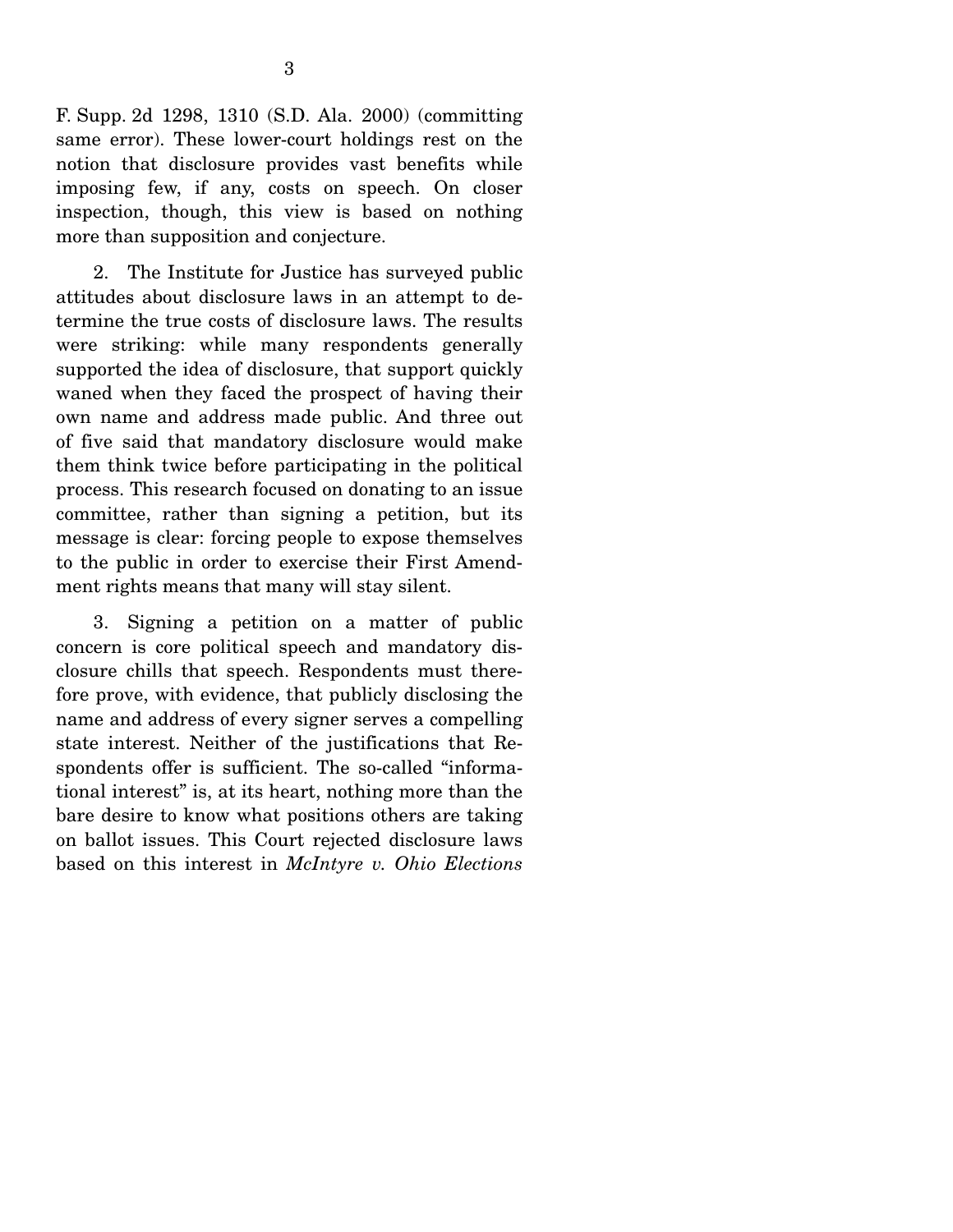*Comm'n*, 514 U.S. 334 (1995), and the alleged informational interest has no limiting principle. And although the State of Washington has a legitimate interest in maintaining the integrity of its referendum process, Respondents can achieve that interest through far more narrowly tailored means than public disclosure of every signer's name and address. Because Washington's scheme of mandatory disclosure imposes severe costs without serving any legitimate government interest, this Court should strike it down.

#### **ARGUMENT**

--------------------------------- ♦ ---------------------------------

### **I. Signing a Ballot Petition Is Entitled to Full First Amendment Protection.**

The citizen initiative is one of the hallmarks of our representative form of government. Using this process, and its close cousin, the referendum, citizens are able to directly impact the course of government decision-making. To this end, the process of qualifying and voting on a ballot measure is one that, perhaps more than any other, calls on the public to speak and debate about issues that are at the very core of the First Amendment. *See, e.g., Citizens United v. FEC,* 175 L. Ed. 2d 753, 775 (U.S. 2010) (concluding that political speech "is central to the meaning and purpose of the First Amendment"). As a result, the First Amendment's protection in this area is "at its zenith." *Buckley v. Am. Constitutional Law Found.* (*ACLF*), 525 U.S. 182, 187 (1999) (internal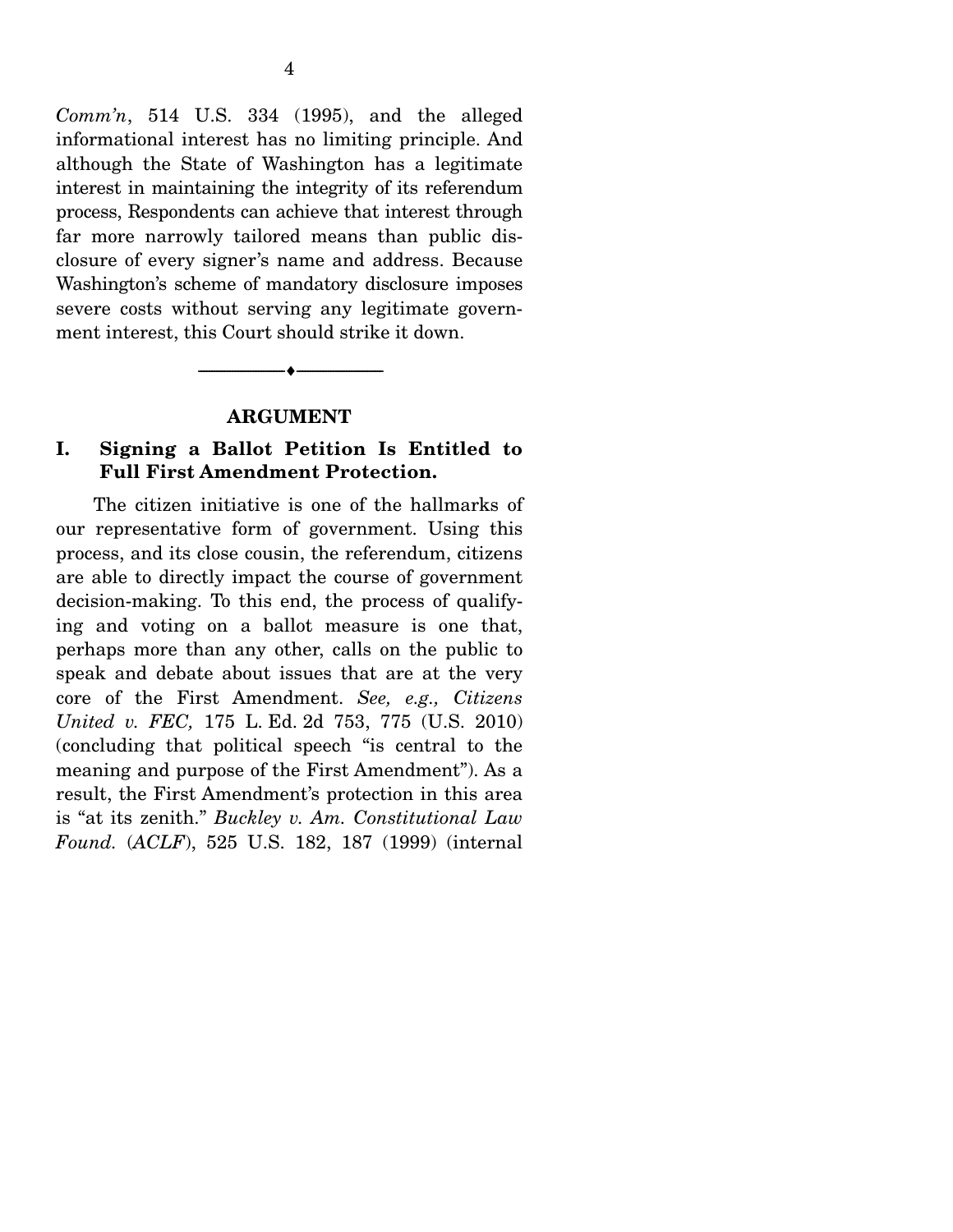quotation omitted); *Meyer v. Grant,* 486 U.S. 414, 421 (1988) ("The First Amendment 'was fashioned to assure unfettered interchange of ideas for the bringing about of political and social changes desired by the people.' ") (quoting *Roth v. United States*, 354 U.S. 476, 484 (1957)).

 This Court has addressed restrictions on speaking and associating in the ballot-issue context on five different occasions in the past three decades. In every case, it has applied strict scrutiny and struck the law down. *See ACLF*, 525 U.S. 182 (1999); *McIntyre*, 514 U.S. 334 (1995); *Meyer*, 486 U.S. 414 (1988); *Citizens Against Rent Control v. City of Berkeley* (*CARC*), 454 U.S. 290 (1981); *First Nat'l Bank of Boston v. Bellotti*, 435 U.S. 765 (1978).

 The restrictions in these cases varied widely. In *Meyer*, the question was whether Colorado could ban the payment of petition signature gatherers; in *McIntyre* and *ACLF*, whether individuals could speak about a measure without having to reveal their identities to the public; and in *CARC* and *Bellotti*, whether the government could restrict the campaign finances of those who wish to speak out for or against ballot measures. Still, the analysis this Court employed in each case was the same: It first looked at whether the provision burdened political speech. *ACLF*, 525 U.S. at 186; *McIntyre*, 514 U.S. at 347; *Meyer*, 486 U.S. at 425; *CARC*, 454 U.S. at 294; *Bellotti*, 435 U.S. at 785-86. If so, it then asked if the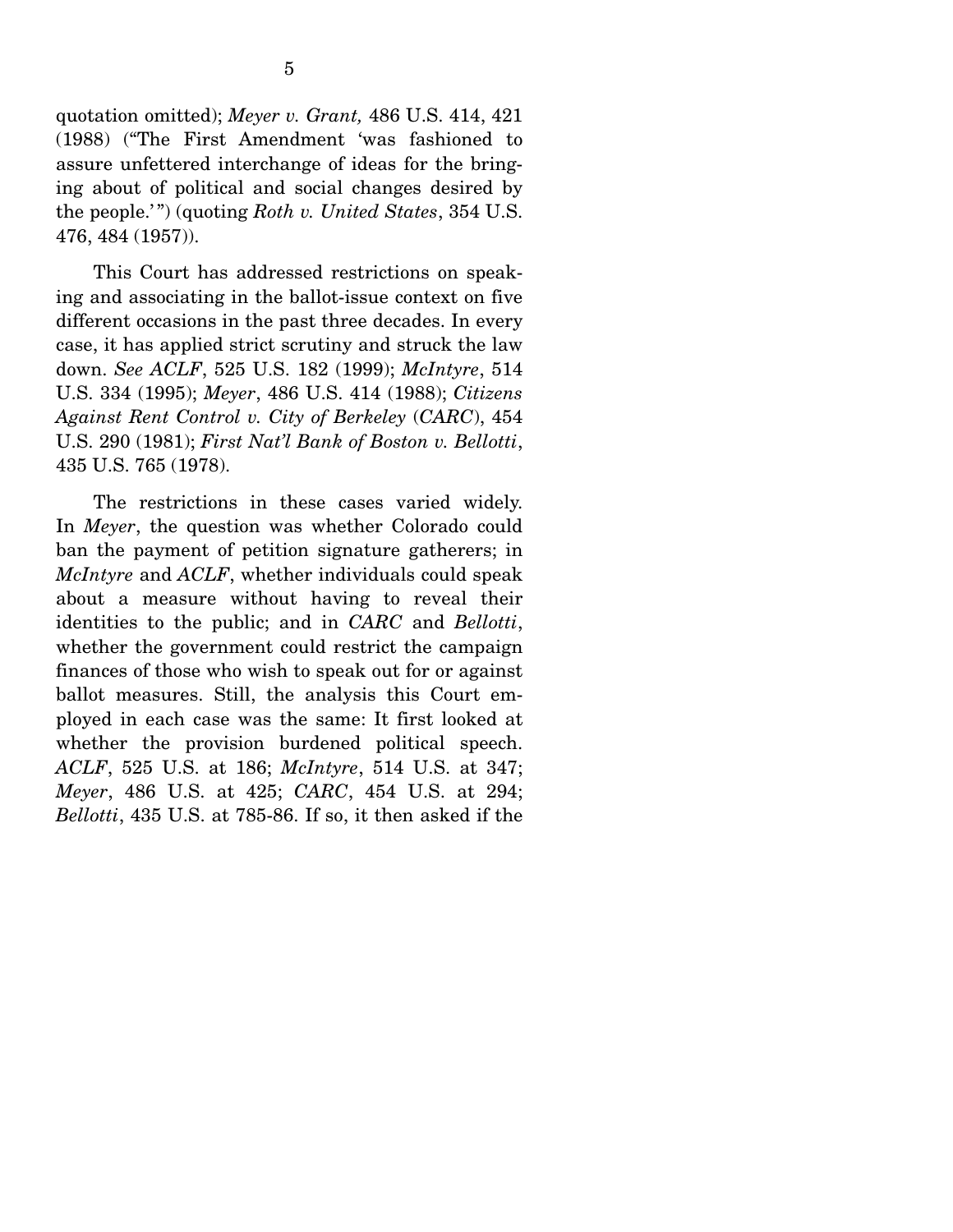provision satisfied strict (sometimes referred to as "exacting") scrutiny. $2$ 

 The law at issue in this case falls squarely within these precedents and should be treated the same way. Requiring individuals to publicly disclose their names and addresses as a condition of signing a petition chills their speech, as many people do not wish their identities to be publicly disclosed or associated with their political views. Strict scrutiny should therefore apply. Respondents, however, contend that this Court should create a different level of scrutiny for laws that burden the First Amendment rights of petition signers on the grounds that the laws are merely disclosure laws. Brief of Appellants at 15-27, *Doe v. Reed*, 586 F.3d 671 (9th Cir. 2009) (No. 09-35818). This argument incorrectly relies on precedent that applies to disclosure laws in the candidate context, where the burdens and government interests are different than in the ballot-issue context. Equally important, however, the Respondents' approach would create a maze of new standards and fine distinctions that would turn on the identity of the speaker and the precise nature of his speech. This Court just rejected a similar approach in *Citizens United*. *See*

<sup>&</sup>lt;sup>2</sup> The Court has used the term "exacting" scrutiny interchangeably with "strict" scrutiny in these cases to mean that the government must show that its laws narrowly advance a compelling state interest. *See ACLF*, 525 U.S. at 192 n.12; *id.* at 206 (Thomas, J., concurring in the judgment); *McIntyre*, 514 U.S. at 345-46 & n.10; *Bellotti*, 435 U.S. at 786.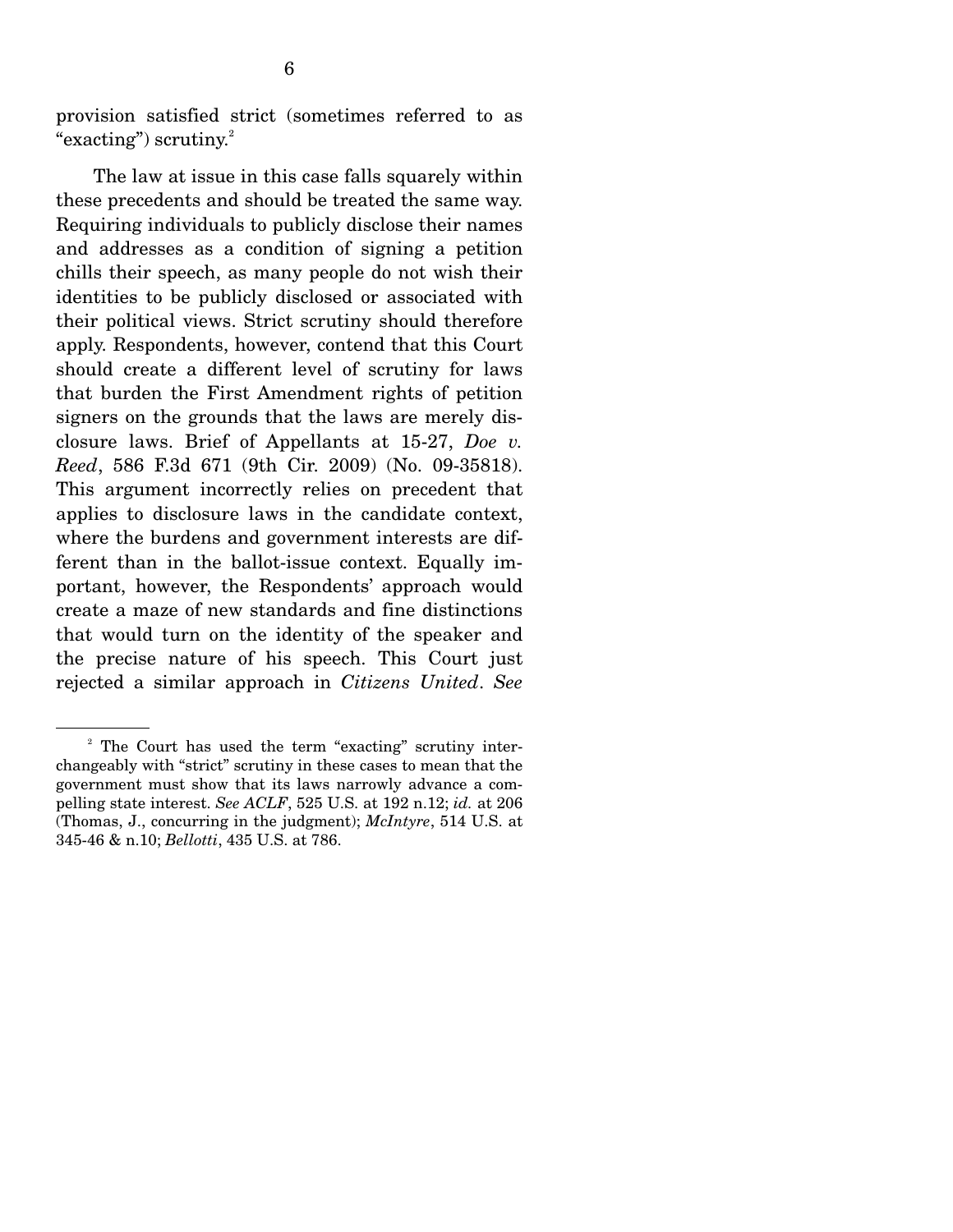175 L. Ed. 2d at 782 (stating that "restrictions distinguishing among different speakers" are contrary to the First Amendment). It should do the same here.

### **A. Washington's Public Records Act Impinges on Signers' Right to Anonymous Speech.**

As the Petitioners note, Washington's Public Records Act burdens the independent exercise of the right to speak which inheres in the act of signing a referendum petition, and should fall on that ground alone. Brief for Petitioners at 17-23. The Act also infringes on the right to anonymous speech and constitutes a separate and independent burden on First Amendment rights in that respect as well.

 Unfettered participation in the political world often requires anonymity. In some cases, a would-be speaker may stay silent out of fear of the repercussions that may follow should his opinions become common knowledge. *See, e.g., Bates v. City of Little Rock*, 361 U.S. 516, 524 (1960); *NAACP v. Ala. ex rel. Patterson*, 357 U.S. 449, 462-63 (1958). In others, speakers may desire anonymity not out of fear, but because they want their message to be judged on its own merits rather than based on the identity of the speaker. *McIntyre*, 514 U.S. at 342. As the Court has noted, "[a]nonymous pamphlets, leaflets, brochures and even books have played an important role in the progress of mankind." *Talley v. California*, 362 U.S. 60, 64 (1960). Thomas Paine signed some of the pamphlets that he drafted with pseudonyms. James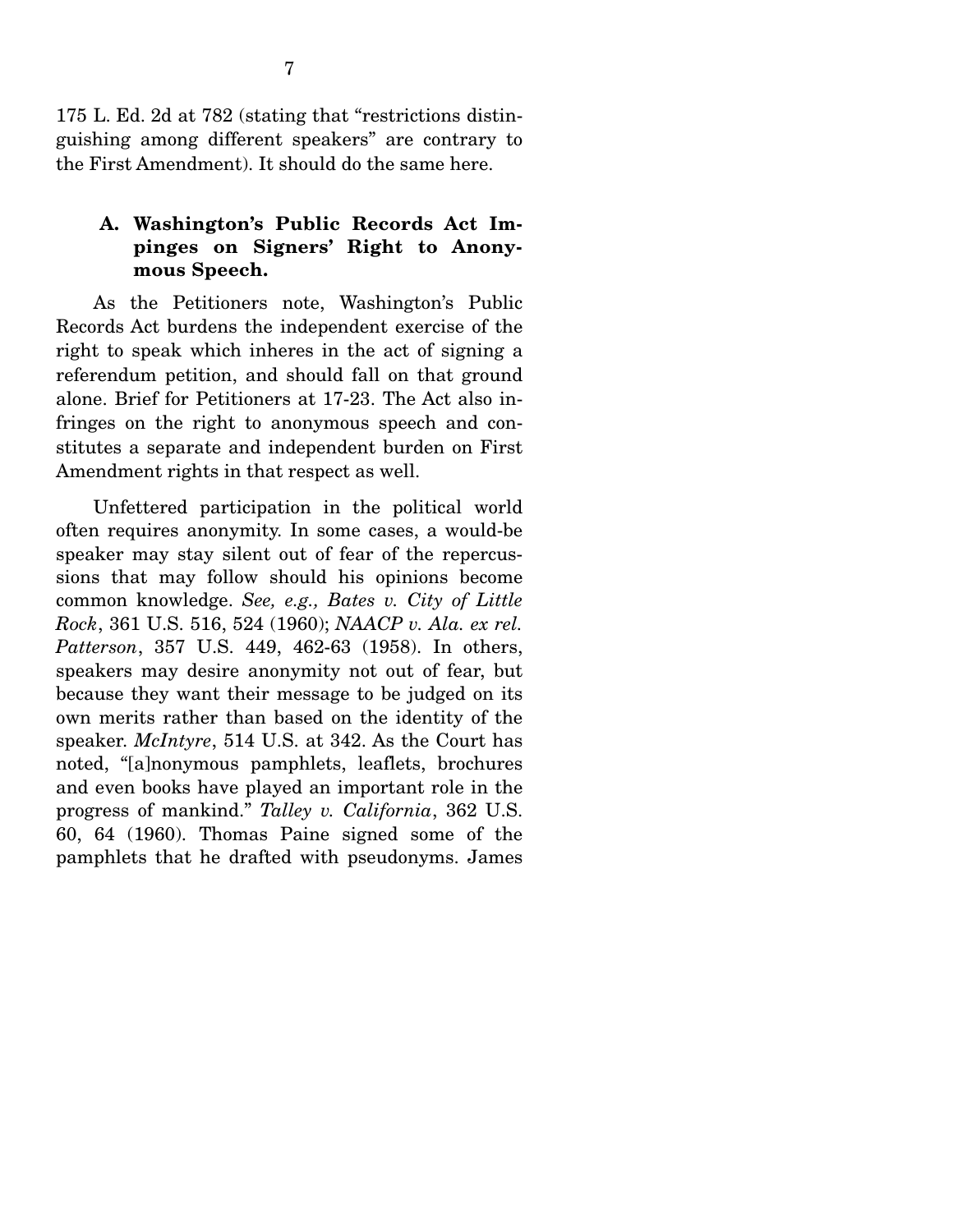Madison, Alexander Hamilton, and John Jay wrote the Federalist papers as "Publius," and the Anti-Federalists who wrote against ratification responded to Publius' arguments using the names "Cato," "Brutus," and "the Federal Farmer." *McIntyre*, 514 U.S. at 343 n.6.

 Many people will only sign a petition on a controversial subject like Referendum 71 if they are assured that their identities will be protected. To ensure that as many people as possible feel free to make their opinions heard, this Court has long protected speakers' anonymity in the face of an inquiring government or public. Fifty years ago in *Talley*, this Court struck down an ordinance that forbade the distribution of any handbill if it did not contain the name and address of the person who prepared it. In doing so, the *Talley* Court recognized that "[i]t is plain that anonymity has sometimes been assumed for the most constructive purposes." 362 U.S. at 65. Likewise, the Court in both *McIntyre* and *ACLF* invalidated state laws that required would-be speakers to sacrifice their anonymity, which thereby "discourage[d] participation in the . . . process by forcing name identification without sufficient cause." *ACLF*, 525 U.S. at 200.

## **B. This Court's Cases Upholding Disclosure Laws Do Not Apply in the Ballot-Issue Context.**

Although this Court has upheld mandatory disclosure laws, it has done so in the context of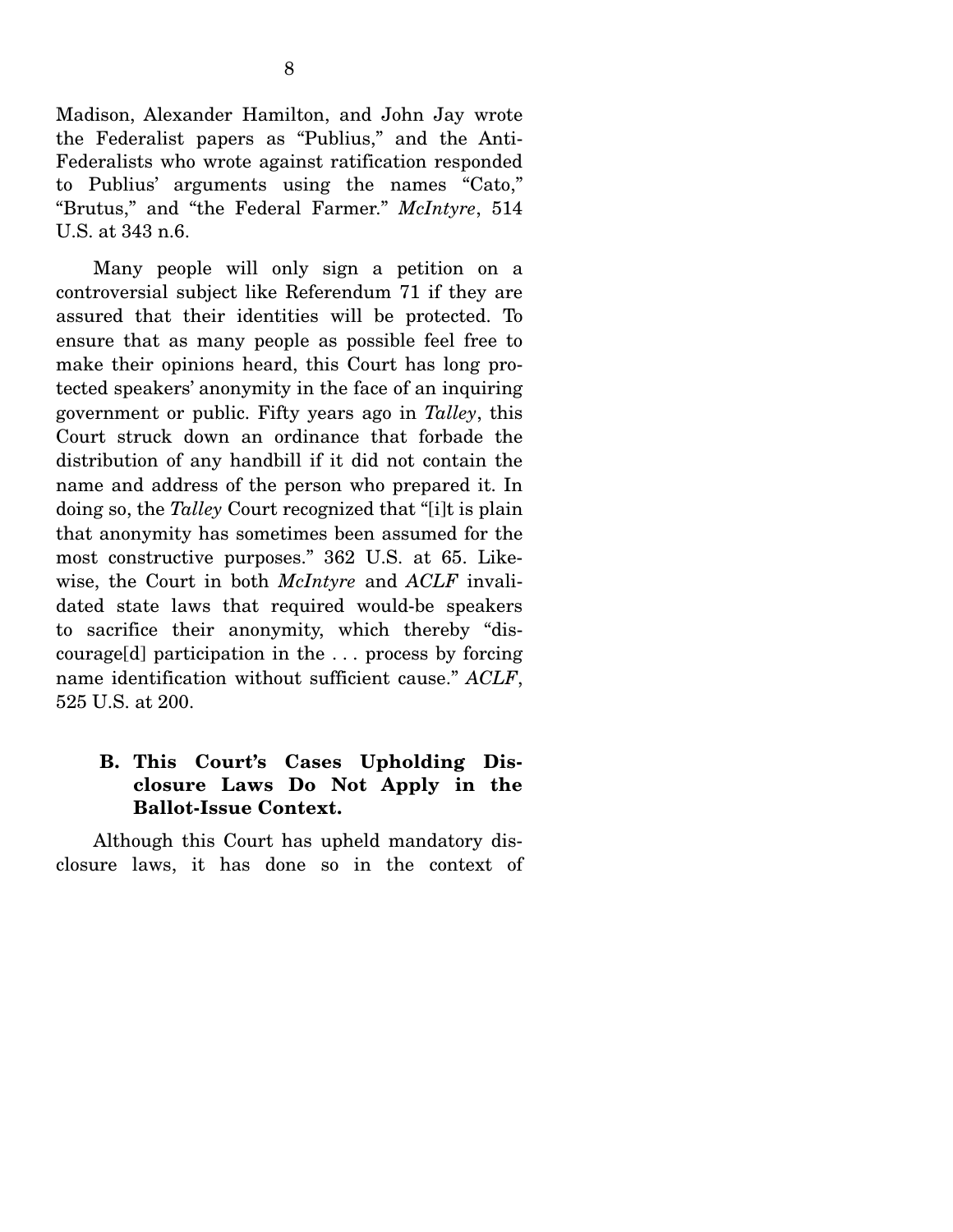candidate elections for contributors to a candidate or expenditures by independent speakers on their behalf. *See, e.g.*, *Buckley v. Valeo*, 424 U.S. 1, 81-82 (1976). However, both the government interests and the burdens on First Amendment rights are different in the candidate context than in the ballot-issue context. In *Buckley*, this Court listed three interests that disclosure serves: (1) alerting "the voter to the interests to which a candidate is most likely to be responsive and thus facilitat[ing] predictions of future performance in office;" (2) "deter[ring] actual corruption and avoid[ing] the appearance of corruption by exposing large contributions and expenditures to the light of publicity;" and (3) "gathering the data necessary to detect violations of the contribution limitations." 424 U.S. at 66-68. The disclosure laws that the Court upheld in *Buckley* were part of a regulatory scheme that affected only the "narrow aspect" of political association in which the government's interests in combating corruption were the greatest. *See id.* at 28.

 The Court's approach to disclosure in *Buckley* and its progeny does not apply to laws such as the Public Records Act for two reasons. First, as this Court has repeatedly held, ballot issues do not involve concerns about corruption that have become the focus of and justification for candidate campaignfinance laws, including the disclosure laws that support them. Second, the interests listed in *Buckley* do not apply to ballot issues. Even the so-called informational interest listed in *Buckley* serves the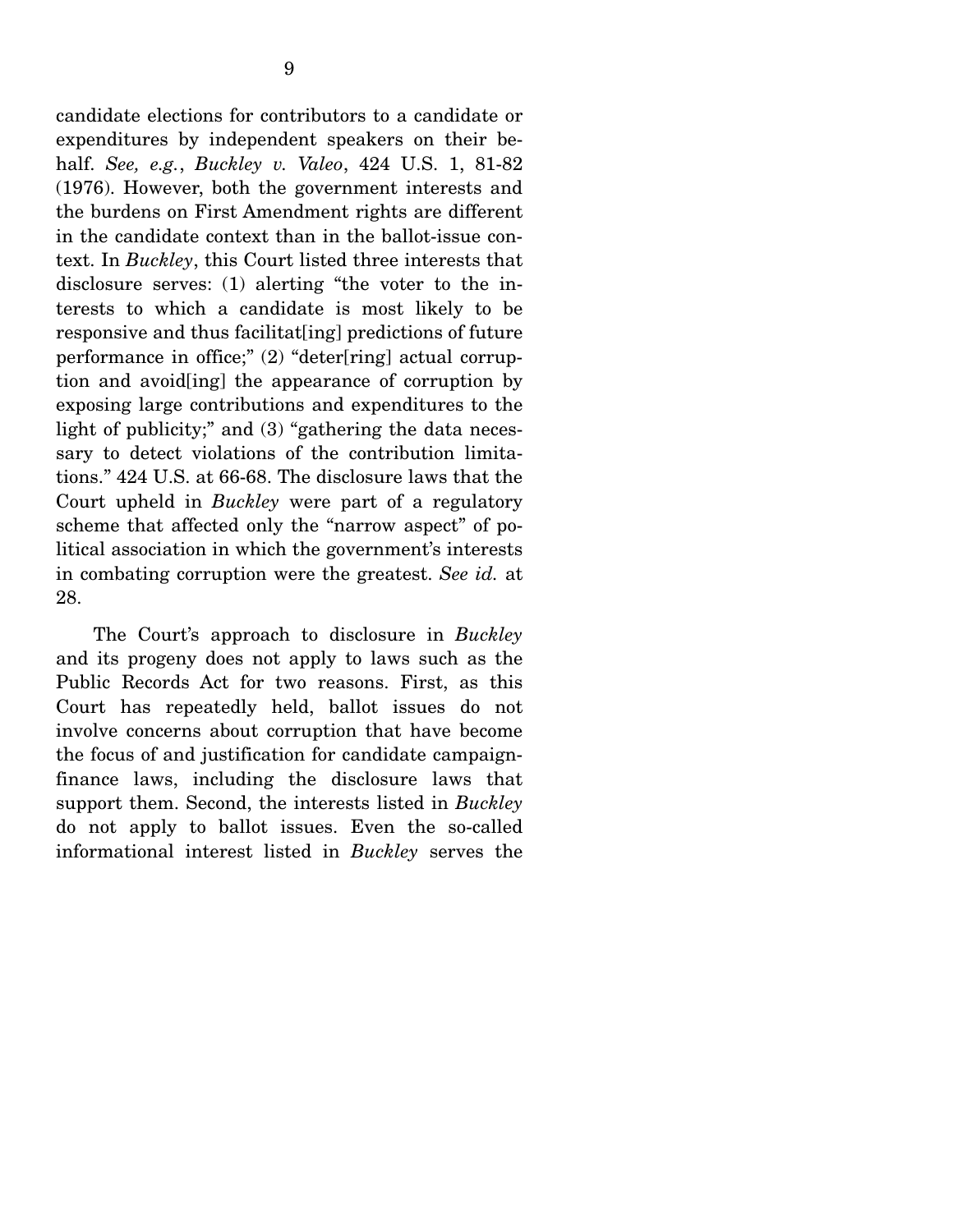purpose of alerting voters to the interests to which *candidates* are likely to be responsive in order to facilitate predictions about their future performance in office. *See id*. at 67. This has no application in the ballot-issue context.

 Nonetheless, some lower courts, most notably those in the Ninth Circuit, have uncritically applied *Buckley*'s holding to disclosure laws in the ballotissue context. *See Doe v. Reed*, 586 F.3d 671, 680 (9th Cir. 2009) ("Referendum petition signers have not merely taken a general stance on a political issue; they have taken action that has direct legislative effect. The interest in knowing who has taken such action is undoubtedly greater than knowing generally what groups are in favor of or opposed to a ballot issue."); *Cal. Pro-Life Council, Inc. v. Randolph*, 507 F.3d 1172, 1183 (9th Cir. 2007).

 These courts often view disclosure laws as a relatively cost-free means of educating voters about ballot issues. But both sides of this equation are wrong. As the next section demonstrates, disclosure laws such as Washington's Public Records Act are not cost-free. As the following section shows, the alleged interest in voter education cannot justify the burdens these laws impose on First Amendment rights.

#### **II. Mandatory Disclosure Laws Have Chilled the Exercise of First Amendment Rights.**

This Court has "repeatedly found that compelled disclosure, in itself, can seriously infringe on . . . First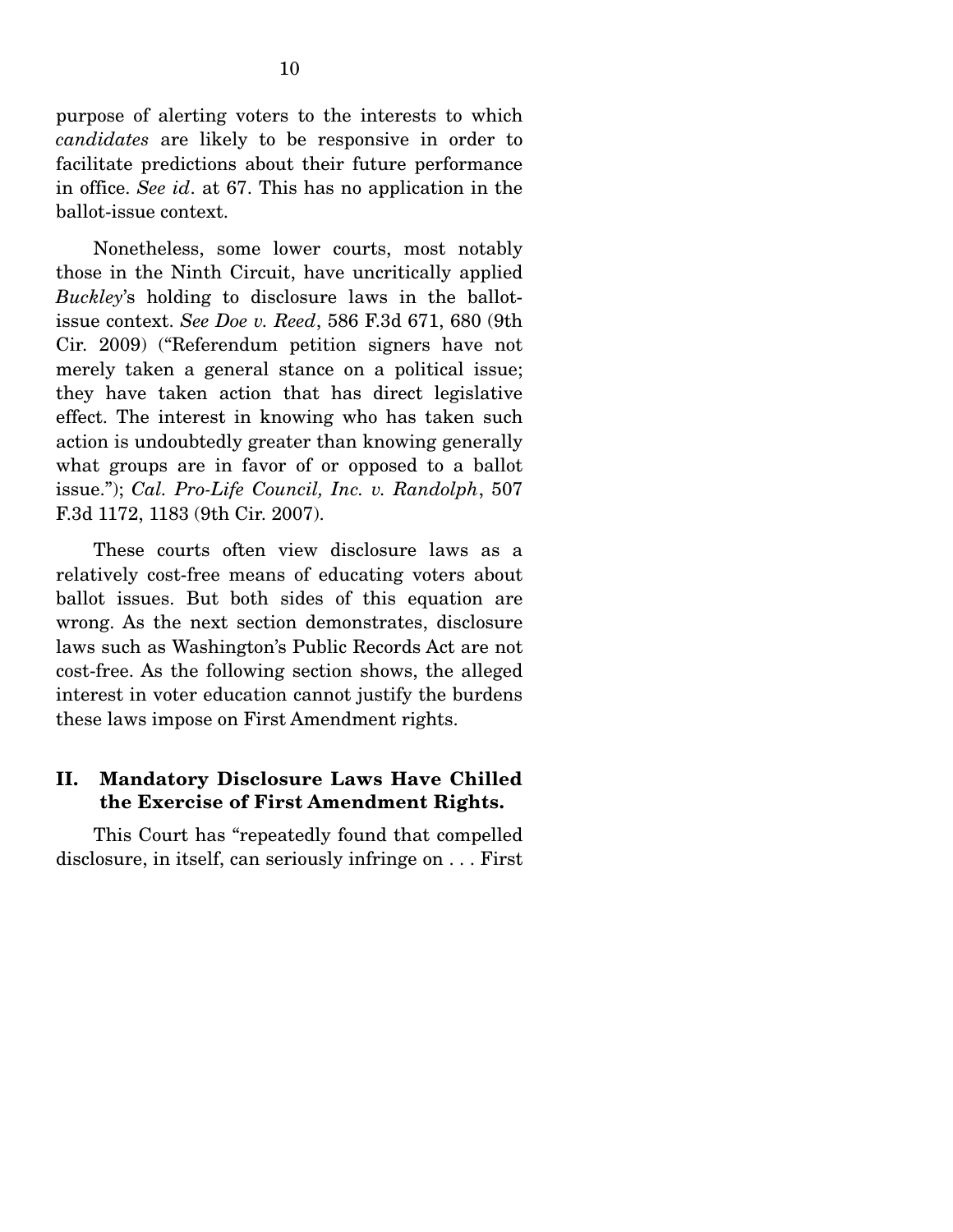Amendment" freedoms. *Buckley v. Valeo*, 424 U.S. at 64 (citing *Gibson v. Florida Legislative Investigation Comm.*, 372 U.S. 539 (1963); *NAACP v. Button*, 371 U.S. 415 (1963); *Shelton v. Tucker*, 364 U.S. 479 (1960); *Bates*, 361 U.S. 516 (1960); *Patterson*, 357 U.S. 449 (1958)). *See also Talley*, 362 U.S. at 65 (1960) ("The reason for those holdings [in *Bates* and *Patterson*] was that identification and fear of reprisal might deter perfectly peaceful discussions of public matters of importance."). Compelled disclosure can be particularly chilling in the case of ballot issues, which often involve a wide range of viewpoints on important and controversial subjects such as race, religion, and sexual orientation.

 Notwithstanding this recognition, mandatory disclosure laws often have been assumed to be a form of "benign regulation that shines light on valuable information without any real costs." DICK M. CARPENTER II, INSTITUTE FOR JUSTICE, DISCLOSURE COSTS: UN-INTENDED CONSEQUENCES OF CAMPAIGN FINANCE RE-FORM 1 (2007), http://www.ij.org/publications/other/ disclosurecosts.html. As a consequence, mandatory disclosure laws have proliferated in recent years:

All 24 states with ballot initiatives require disclosure to the government of contributors' personal information after minimal contribution thresholds are met. In the name of transparency and access to information, these laws require initiative committees to collect and report personal information about contributors, including names, addresses,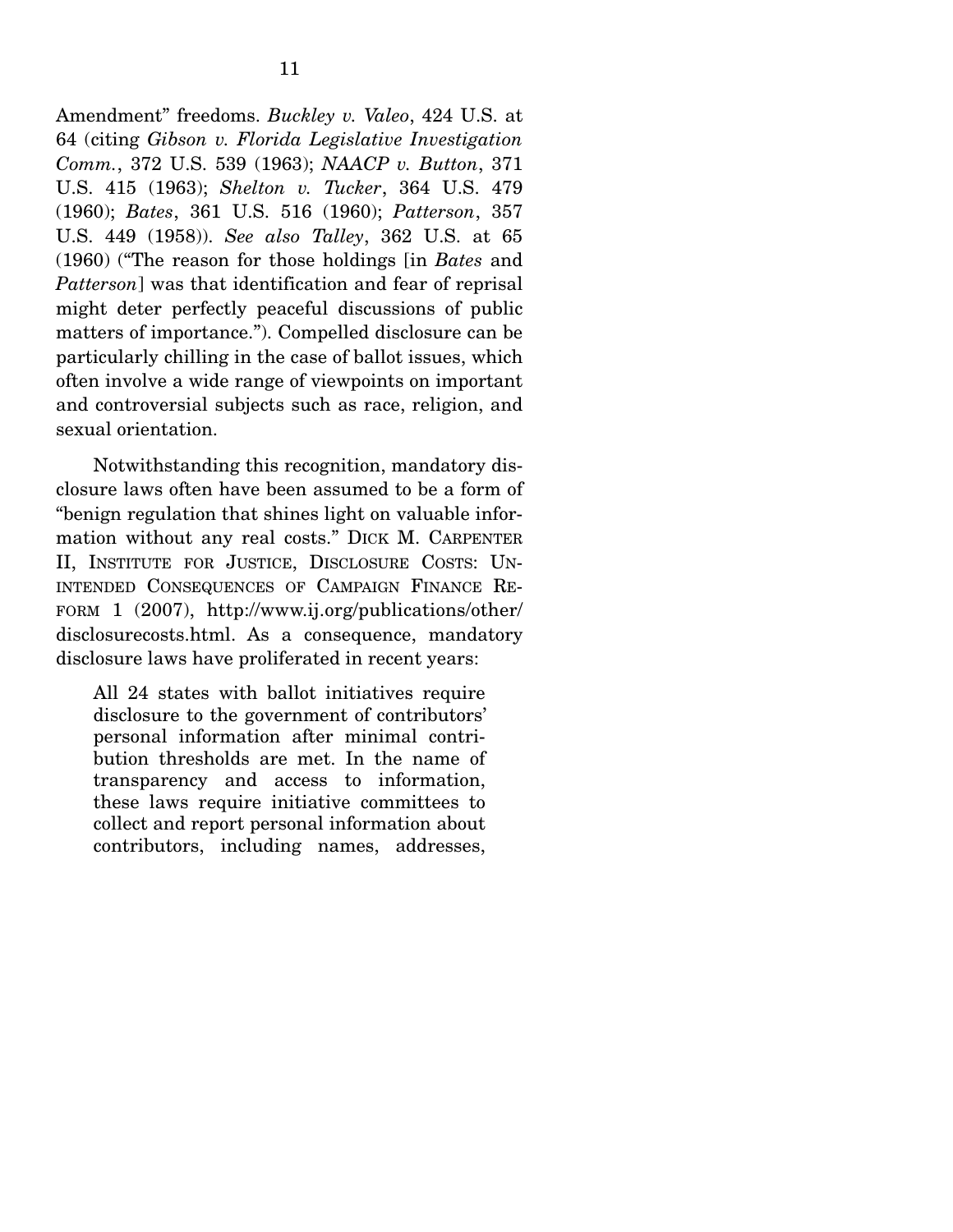contribution amounts and, in 19 states, even employers and/or occupation.

*Id*. at 3-4.

 Here, Washington State has taken its requirement of disclosure to the government one step further by treating petition sheets that propose initiatives and referenda<sup>3</sup> as "public records." In this case, that means all 138,500 names and corresponding signatures and addresses will be made available to anyone who requests them, including third parties who have indicated that they will post the information on the Internet where it can be easily accessed and searched. Press Release, Knowthyneighbor.org, Whosigned.org Refutes Intimidation Charges; Will Post Names of Petition Signers as Planned (June 8, 2009), *available at* http:// knowthyneighbor.blogs.com/home/2009/06/whosignedorgrefutes-intimidation-charges-will-post-names-of-petitionsigners-as-planned.html.

 Historically, many assumed that public disclosure imposed few, if any, costs on political speech, but that assumption had never been tested empirically.

<sup>3</sup> Under the Washington State Constitution, any bill the legislature passes may be put up for a referendum. WASH. CONST. art. II, § 1(b). Qualifying a referendum for the ballot requires the signatures of Washington registered voters who constitute more than four percent of the total votes cast in the most recent gubernatorial election. *Id*. A petition signer must provide his name, signature, and the address at which they are registered to vote on the petition sheet, which state officials use to verify that referendum organizers have obtained the requisite support.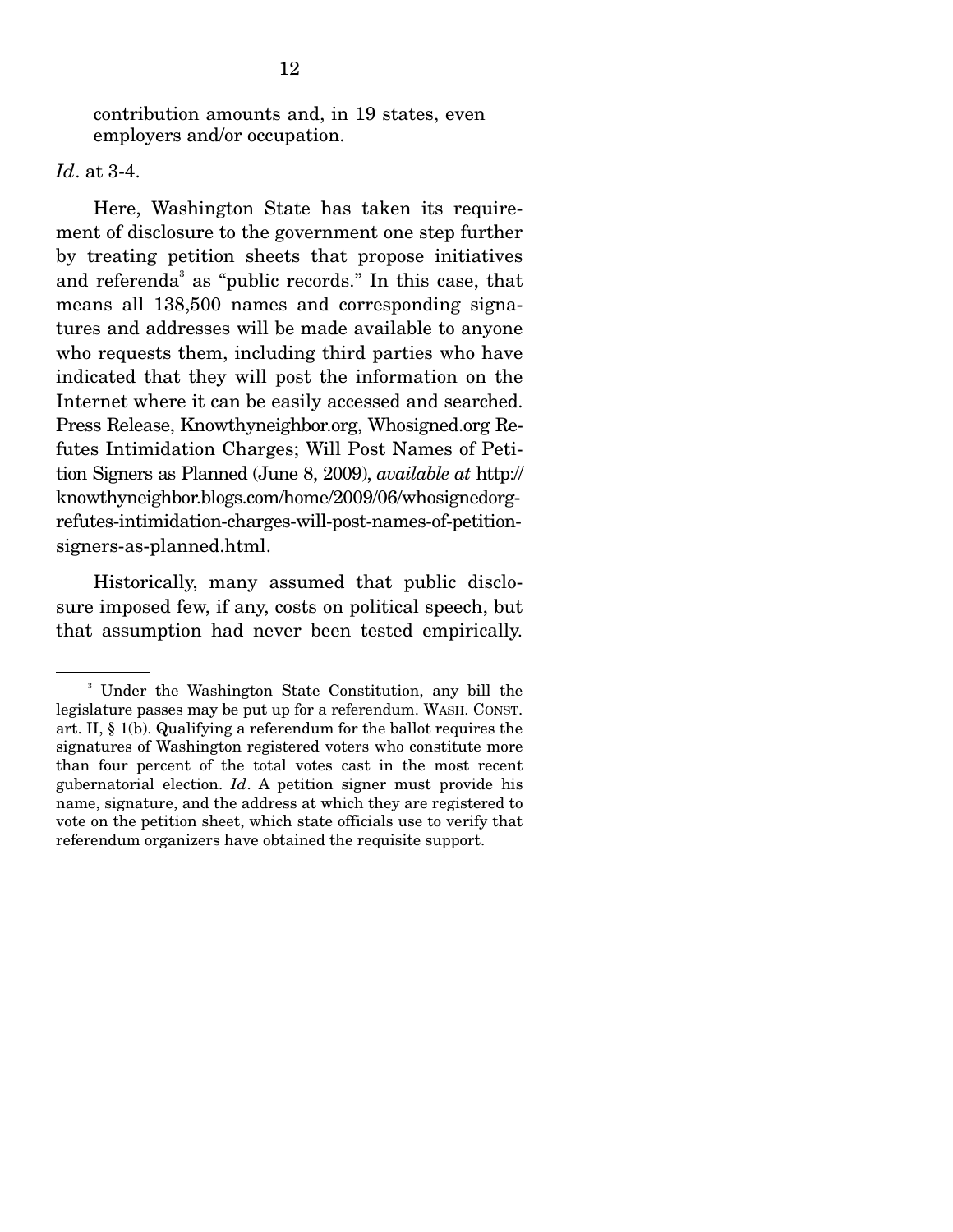*See* Jeffrey Milyo, *The Political Economics of Campaign Finance*, 3 INDEP. REV. 537, 537 (1999), *available at* http://www.independent.org/pdf/tir/tir\_03\_4\_ milyo.pdf (stating that before the Institute's recent studies, "no one [had] analyzed systemically the effects of campaign-finance regulations on freedom of speech or association"). However, the dearth of any empirical analysis has made it "difficult to evaluate the desirability of either current laws or proposed reforms when the potential costs of various policies have been completely ignored by scholars and policy makers alike." *Id.* 

Today, however, the empirical research conducted by the Institute for Justice and others, as well as recent threats, harassment, and reprisals facilitated by disclosure, demonstrate the manner in which mandatory disclosure laws chill First Amendment freedoms. *See Citizens United*, 175 L. Ed. 2d 753 at 872-74 (U.S. 2010) (Thomas, J., concurring in part and dissenting in part) (invoking "real world, recent examples" of intimidation and retaliation provided by *amici* to show the "fallacy . . . that disclaimer and disclosure requirements . . . do not prevent anyone from speaking").

#### **A. Disclosure Creates a Disincentive To Engage in Political Activity.**

In 2007, Dr. Dick Carpenter researched whether mandatory disclosure requirements impose burdens that chill political participation. *See* DISCLOSURE COSTS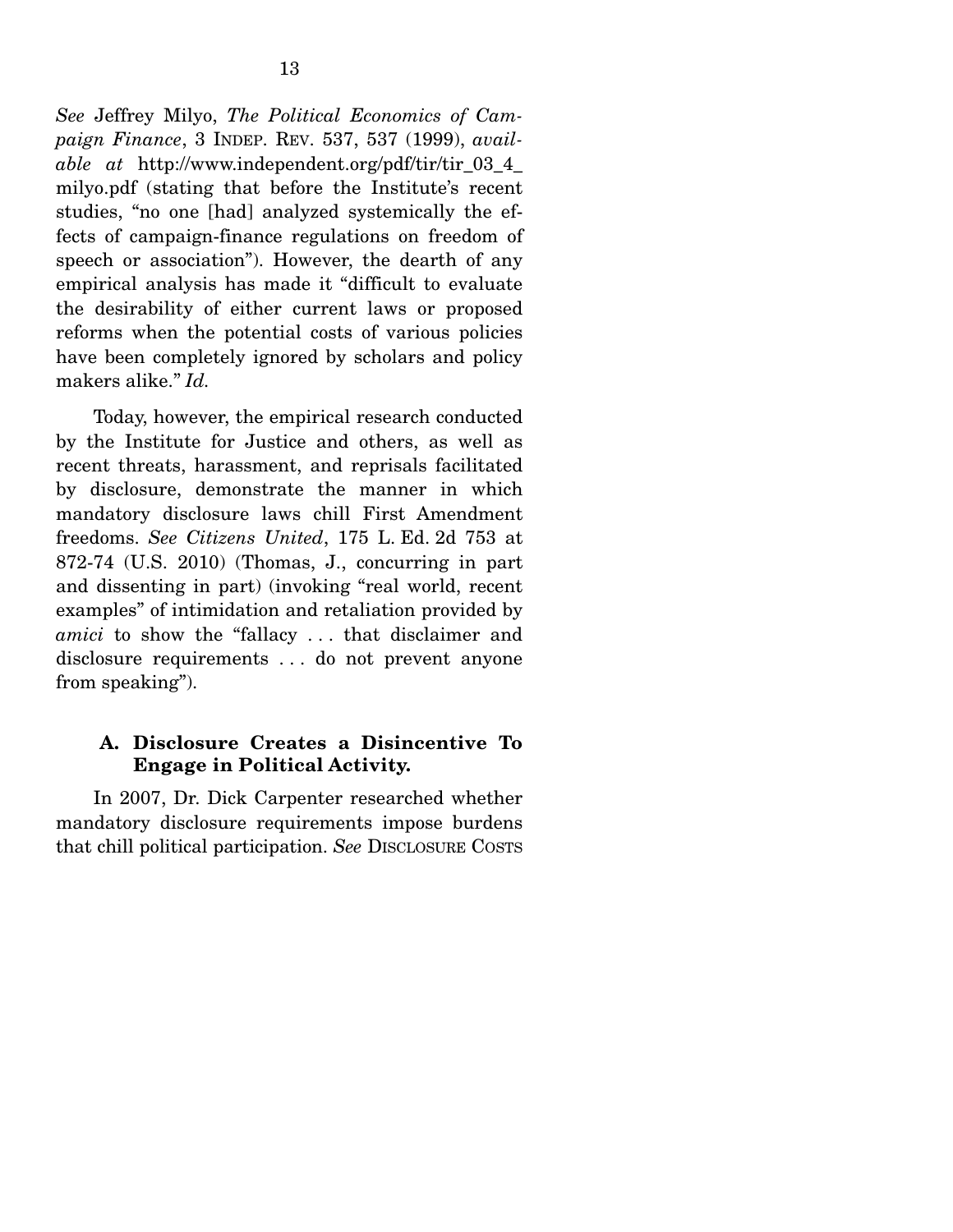at 5-6. Dr. Carpenter is an Associate Professor at the University of Colorado, Colorado Springs, where he teaches graduate courses in research methods and statistics, and he is the Director of Strategic Research at the Institute for Justice. *Id.* at 22.

 Dr. Carpenter's research is the first of its kind to test questions that scholars have long raised about disclosure:

[M]ore than 30 years ago political scientist Herbert Alexander warned against the "chilling effect" of [campaign-finance] laws on free speech and citizen participation. Alexander described a situation in which citizens might be reluctant to participate or speak for fear of unintentionally violating laws they knew little about or did not understand.

\* \* \*

Brad Smith, former chair of the Federal Election Commission and current chair of the Center for Competitive Politics, also points to the not unheard of possibility of retaliation against citizens whose political activities are disclosed to the public by the state. Smith asks, "What is forced disclosure but a state-maintained database on citizen political activity?"

Id. at 5 (footnotes omitted).

 Specifically, Dr. Carpenter's study contrasted individuals' general opinions about mandatory disclosure requirements in the abstract with their attitude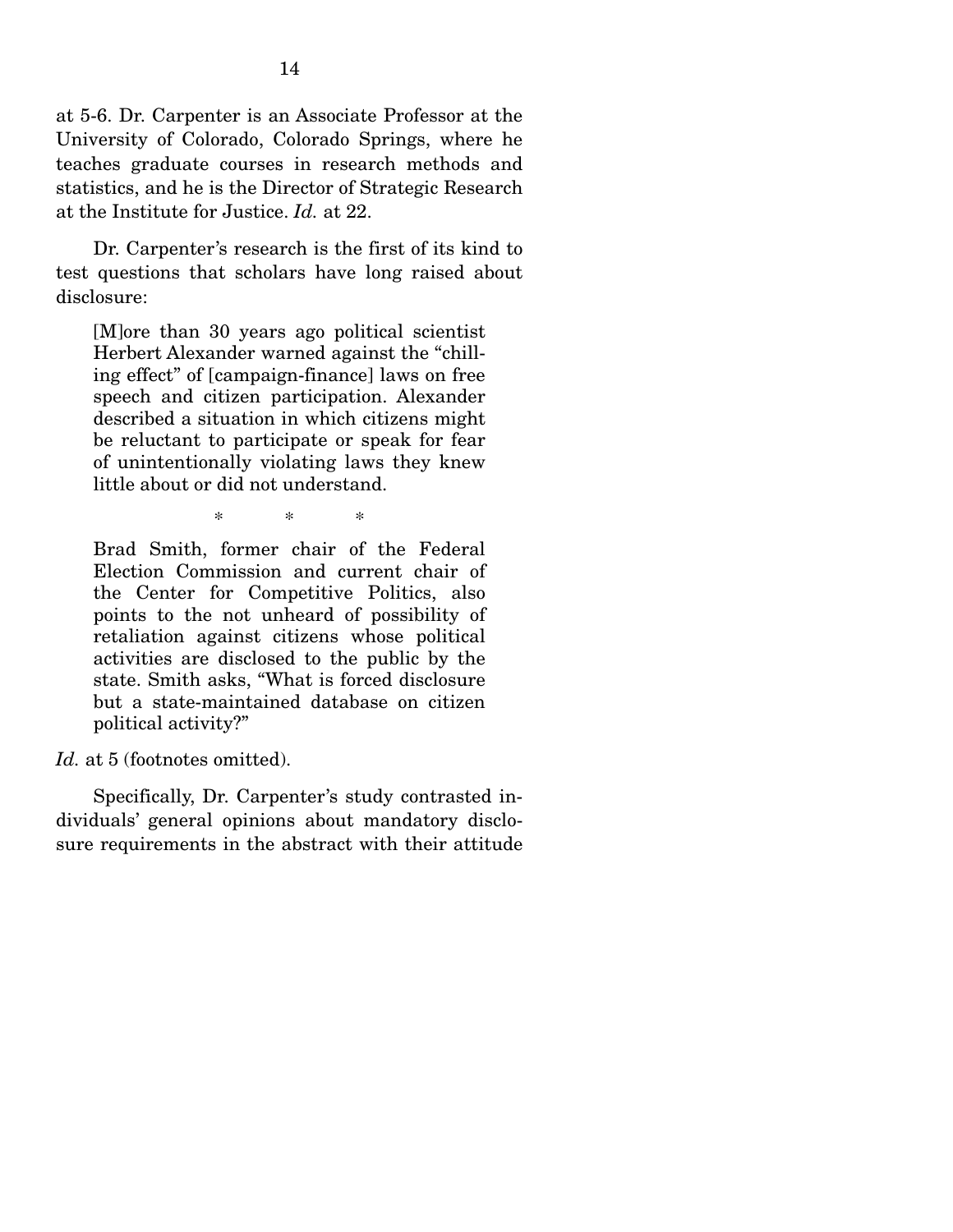about those same requirements when disclosure affected them personally. Dr. Carpenter found that although individuals generally claim to support mandatory disclosure, that support drops off when those individuals consider the personal costs.

[S]upport for disclosure wanes considerably when the issue is personalized....  $[M]$ ore than 56 percent disagreed or strongly disagreed that their identity should be disclosed, and the number grew to more than 71 percent when disclosure of their personal information included their employer's name.

\* \* \*

Indeed, when we compared respondents' support for disclosure generally to their support for disclosing their own personal information, we found a very weak statistical relationship, especially if disclosure of one's employer is required. In other words, enthusiastic support for disclosure laws does not translate into a belief that one's own personal information should be released publicly.

*Id.* at 7-8 (internal citations omitted). Furthermore, three out of five people said that they would think twice about donating to a ballot-issue campaign if it meant that the state would disclose their names and addresses to the public. *Id*. at 7. The bottom line is that "even those who strongly support forced disclosure laws will be less likely to contribute to an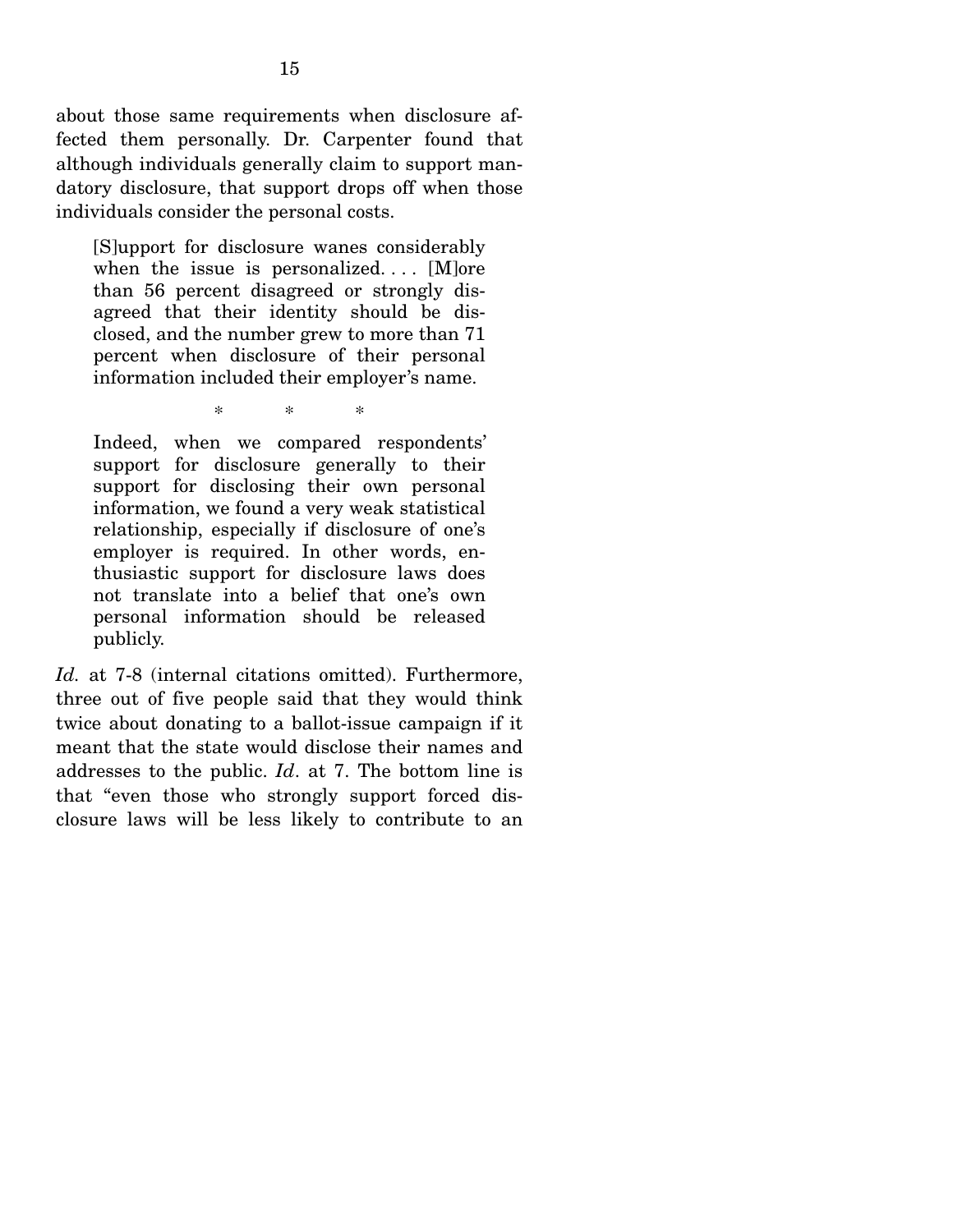issue campaign if their contribution and personal information will be made public." *Id.* at 8.

 Significantly, when "asked, through open-ended probes, why they would think twice if their personal information was disclosed, the reason most often given (54 percent) was a desire to keep their contribution anonymous." *Id*. at 8. Typical responses included, " 'Because I do not think it is anybody's business what I donate and who I give it to," and "'I would not want my name associated with any effort. I would like to remain anonymous." *Id*. Participants often recognized the impact of disclosure on their privacy, stating, for example, that " 'I don't want other people to know how I'm voting," and disclosure "'removes privacy from voting. We are insured privacy [in] the freedom to vote.'" *Id*. Respondents also cited anonymity when asked why they would think twice before donating if their employer's identity were disclosed, saying things like " 'It's not anybody's business who my employer is and it has nothing to do with my vote," or "My employer's name is nobody's business.'" *Id.* at 9. Beyond the desire for anonymous political participation, individuals also had concerns over a variety of potential repercussions, including fear for personal safety, identity theft, invasion of privacy, and loss of employment. *Id.* at 8-9.

 As discussed below, these concerns about personal or economic repercussions are far from hypothetical, especially in an age where campaign-finance reports are widely accessible through the Internet,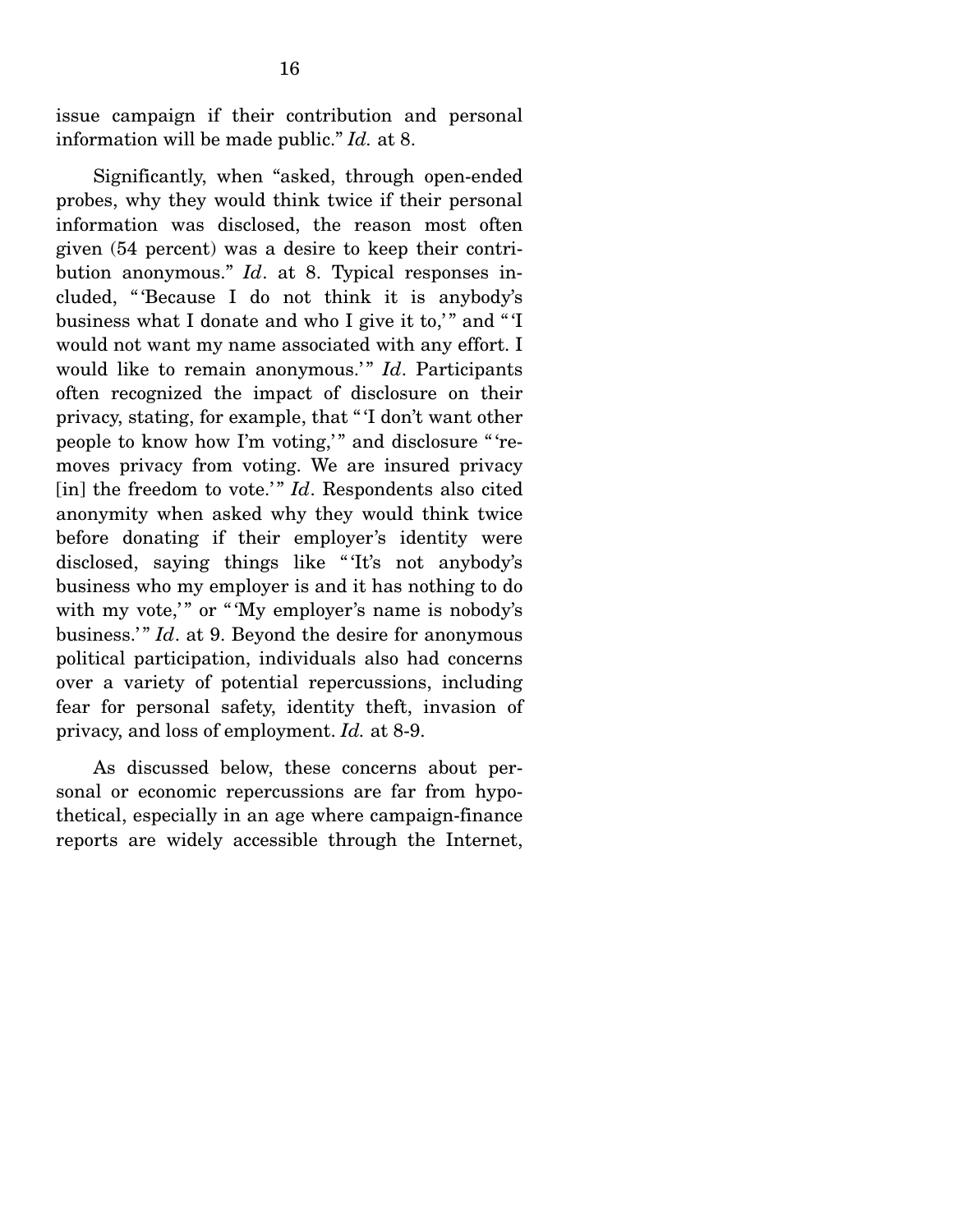and are used more frequently to retaliate against political opponents.

#### **B. The Fear of Intimidation, Threats, and Reprisal for Political Participation Is Real and Reasonable.**

As the Petitioners make clear in their brief, the uncritical expansion of mandatory disclosure has given many people the tools to intimidate those with whom they disagree. In the most recent election cycle, for instance, supporters of several state ballot initiatives on same-sex marriage were subjected to various forms of reprisals that were made possible by the public release of information on initiative supporters. In California, for instance, supporters of Proposition 8 were subjected to death threats, physical violence, threats of physical violence,<sup>4</sup> vandalism,<sup>5</sup> and

<sup>4</sup> *See, e.g.*, Ben Winslow, *Powder Scares at 2 LDS Temples, Catholic Plant*, DESERET NEWS, Nov. 14, 2008, *available at*  http://www.deseretnews.com/article/705262822/Powder-scares-at-2-LDS-temples-Catholic-plant.html; Amanda Perez, *Prop 8 Death Threats*, ABC FRESNO, Oct. 31, 2008, http://abclocal.go.com/kfsn/ story?section=news/local&id=6479861&pt=print.

<sup>5</sup> *See, e.g.*, *Prop 8 protestors vandalize church*, ABC FRESNO, Jan. 4, 2009, http://abclocal.go.com/kgo/story?section=news/local/ san\_francisco&id=6584961; *Anti-Prop 8 Vandals Hit Alto Loma Home*, ABC LOS ANGELES, Oct. 28, 2008, http://abclocal.go.com/kabc/ story?section=news/local/inland\_empire&id=6470557&pt=print; Chelsea Phua, *Mormon property defaced; Church struck by vandals in wake of vote*, SACRAMENTO BEE, Nov. 9, 2008, at B1; *Vandals Egg Downtown Fresno Church*, ABC FRESNO, Oct. 28, 2008, (Continued on following page)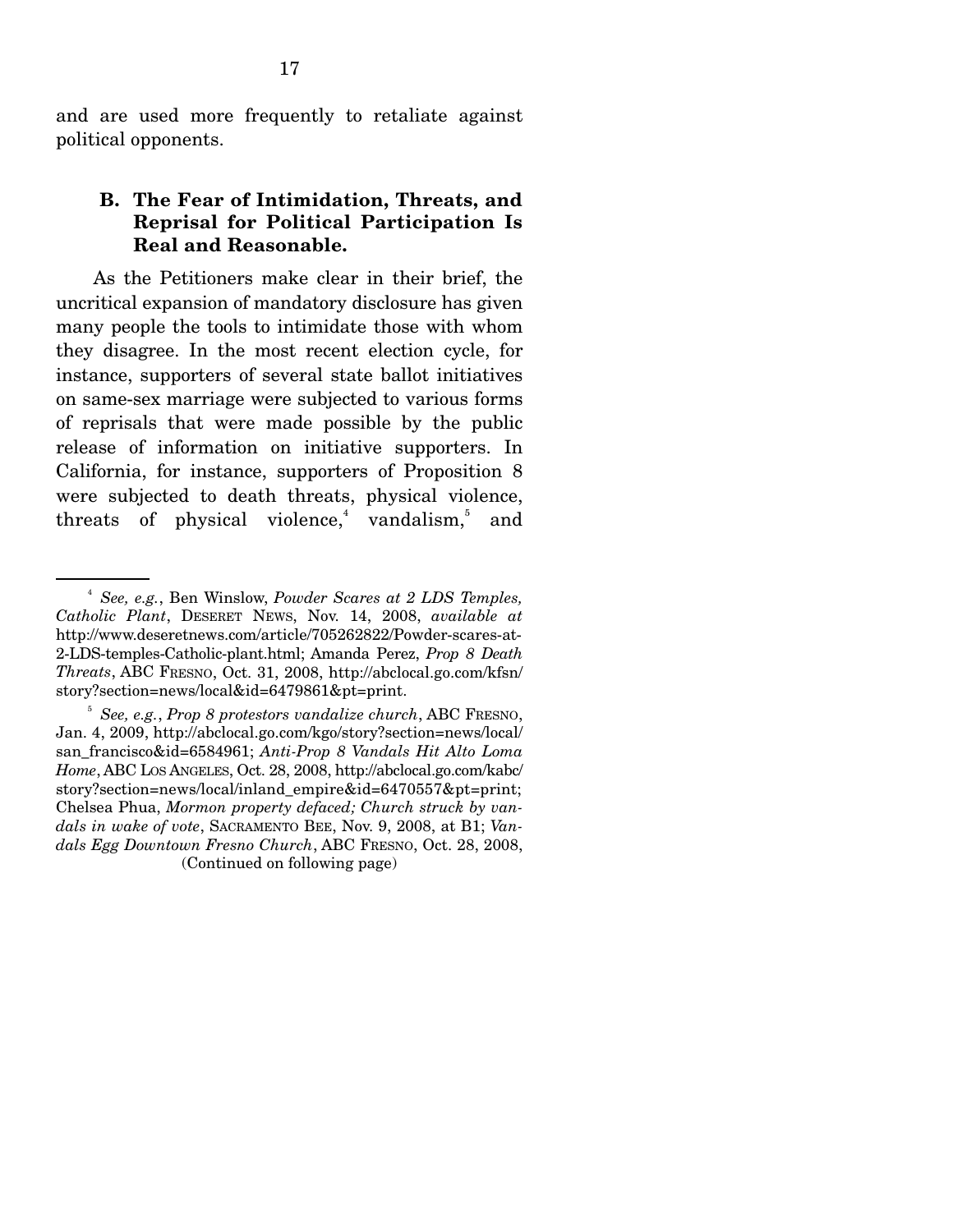economic reprisals.<sup>6</sup> Significantly, this Court has already taken note of the threats, harassment, and reprisals directed at Proposition 8 supporters, s*ee Hollingsworth v. Perry*, 130 S. Ct. 705, 712-13 (U.S. 2010), and characterized them as a "cause for concern." *Citizens United*, 175 L. Ed. 2d at 802.

 Quite simply, the easy accessibility of one's personal information suggests that it is time for this Court to re-examine the conventional wisdom about the relative low cost of mandatory disclosure rules. In 2010, a person wishing to harass citizens with a different viewpoint no longer needs to visit a government office and pour through thousands of paper records to access this information. Now, data regarding one's political leanings, address, employer, and occupation are searchable from any computer, day or night. In such an environment, it is perfectly reasonable for individuals to fear the consequences of speaking out or participating in the political arena.

 In sum, this Court should invalidate mandatory disclosure laws that "subject[ ] citizens of this Nation

http://abclocal.go.com/kfsn/story?section=news/local&id=6473251& pt=print.

<sup>6</sup> *See, e.g.*, Steve Lopez, *Prop. 8 Stance Upends Her Life*, L.A. TIMES, Dec. 14, 2008, *available at* http://articles.latimes. com/2008/dec/14/local/me-lopez14 (describing the experience of a restaurant manager who made a personal donation in support of Proposition 8, ultimately resulting in the boycott of her restaurant); Jesse McKinley, *Theater Director Resigns Amid Gay Rights Ire*, N.Y. TIMES, Nov. 12, 2008, *available at* http://www. nytimes.com/2008/11/13/theater/13thea.html.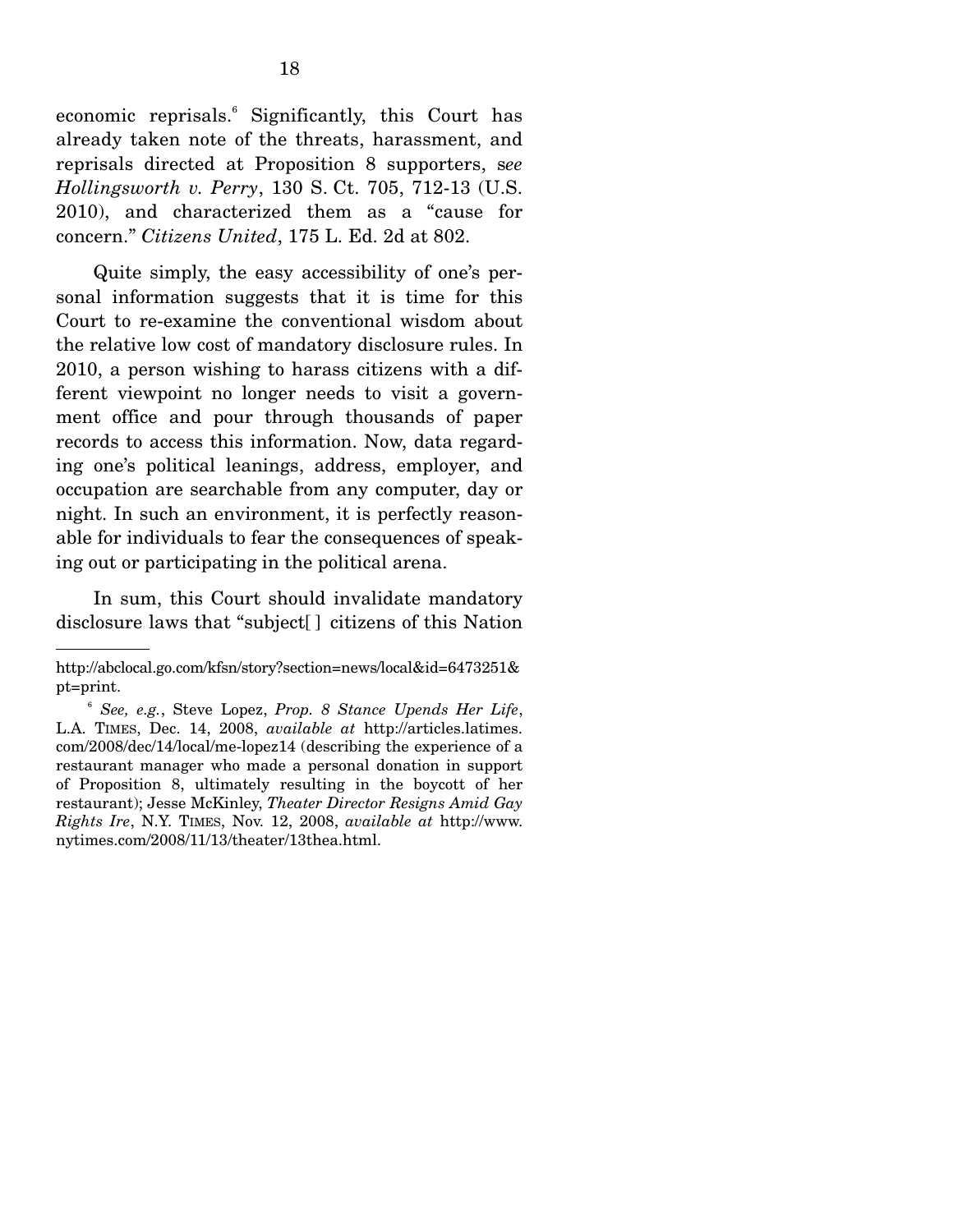to death threats, ruined careers, damaged or defaced property, or pre-emptive and threatening warning letters as the price for engaging in core political speech." *Citizens United*, 175 L. Ed. 2d at 874 (Thomas, J., concurring in part and dissenting in part) (internal quotation omitted).

**III. Washington's Public Records Act, As-Applied to Referendum Petitions, Fails Strict Scrutiny.** 

### **A. The Public Records Act Burdens Core Political Speech and Triggers Strict Scrutiny.**

This Court has long held that laws that burden First Amendment rights must satisfy strict scrutiny. *See Meyer*, 486 U.S. at 423 ("[S]tatutes that limit the power of the people to initiate legislation are to be closely scrutinized and narrowly construed.") (internal quotation omitted); *see also WRTL II*, 551 U.S. at 464 ("Because [the statute] burdens political speech, it is subject to strict scrutiny."); *McIntyre*, 514 U.S. at 347 ("When a law burdens core political speech, we apply 'exacting scrutiny. . . .' "); *CARC*, 454 U.S. at 298 ("As we have noted, regulation of First Amendment rights is always subject to exacting judicial scrutiny.").

 As the previous section shows, compelling citizens to choose between anonymity and political participation means that many will choose to remain silent. Washington's Public Records Act, by mandating release to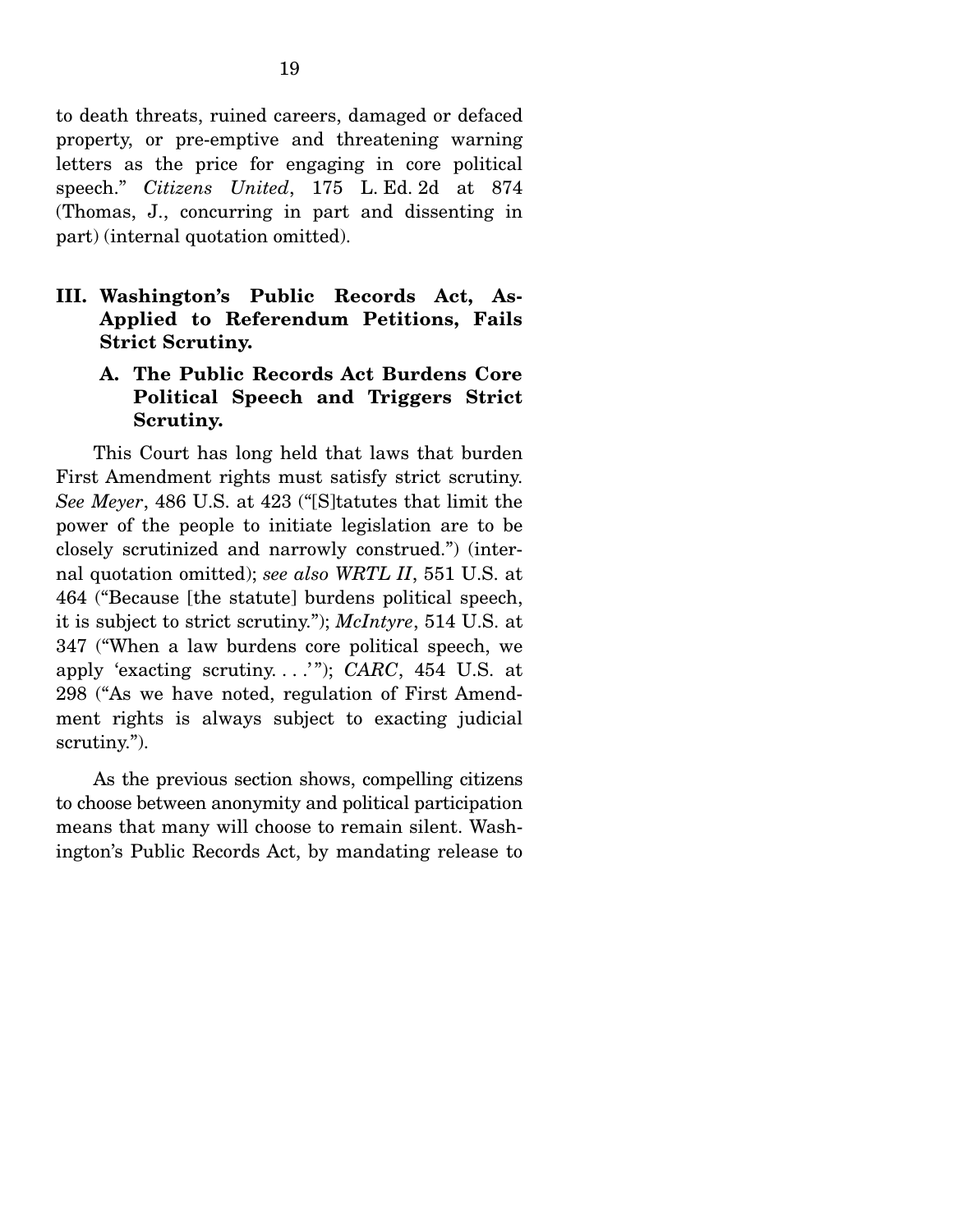the public of every signer's identifying information, poses just this danger. But the Act also impinges on freedom of speech in two ways that mirror the harms that this Court identified in *Meyer v. Grant*. First, Washington's requirement that every signer disclose his name and address to the public means that a substantial percentage of the population will be unwilling to sign any referendum petition, no matter the topic. Because these people will reflexively refuse to sign, innumerable conversations about "the nature of the proposal and why its advocates support it" will go unspoken. *Meyer*, 486 U.S. at 421. Therefore, Washington's mandatory disclosure law "has the inevitable effect of reducing the total quantum of speech on a public issue" in the same way that Colorado's ban on paying circulators did in *Meyer. Id*. at 423. Second, mandatory disclosure will make it much harder to qualify any initiative or referendum for the ballot. Washington's law therefore frustrates the ability of initiative or referendum organizers "to make the matter the focus of statewide discussion." *Id*. All the conversations that would have taken place about the specific pros and cons of myriad proposals, as well as the discussions about what the scope of government should be generally, will be lost due to the chilling effect of the Public Records Act. For all of these reasons, strict scrutiny should apply here as it has in five other cases before this Court involving restrictions on speech and association in the ballotissue context. *See* Section I, supra.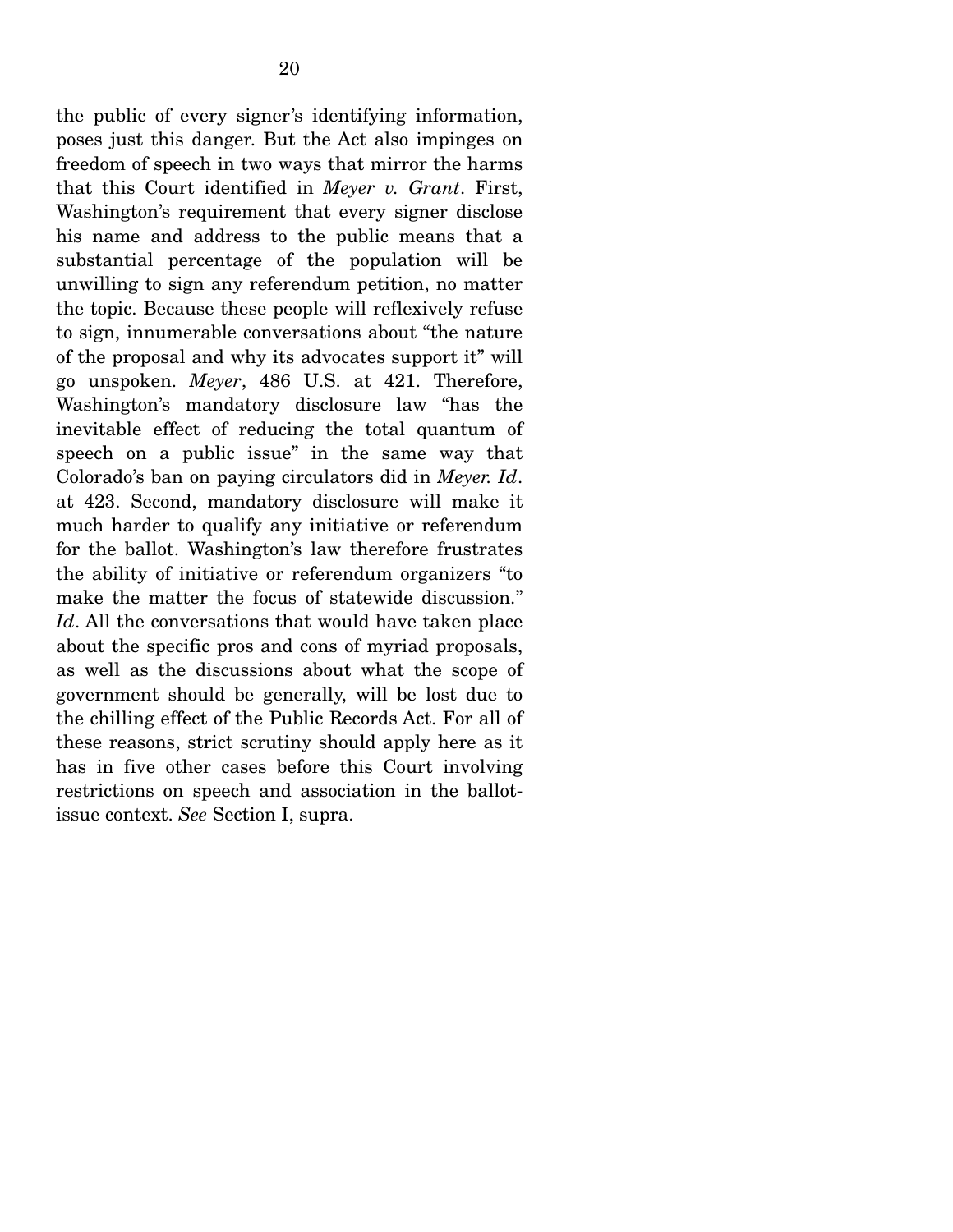Under strict scrutiny, the Respondents bear the burden of demonstrating that the Public Records Act advances a compelling state interest and is narrowly tailored. *See Meyer*, 486 U.S. at 420. As this Court has stated, "[w]here at all possible, government must curtail speech only to the degree necessary to meet the particular problem at hand, and must avoid infringing on speech that does not pose the danger that has prompted regulation." *FEC v. Mass. Citizens for Life, Inc.*, 479 U.S. 238, 265 (1986). To satisfy this standard, the government "must do more than simply posit the existence of the disease sought to be cured. It must demonstrate that the recited harms are real, not merely conjectural, and that the regulation will in fact alleviate these harms in a direct and material way." *Turner Broad. Sys. v. FCC*, 512 U.S. 622, 664 (1994) (internal quotation marks and citations omitted).

> **1. This Court's discussions of mandatory disclosure in the candidate context do not provide a rationale for requiring disclosure in the ballot-issue context.**

The Ninth Circuit's decision, and the argument put forth by the Respondents below, is based on an incorrect premise: that this Court's rulings upholding disclosure in the candidate context necessarily apply to the ballot-issue context. As a result, it held that only intermediate scrutiny applies in this case and that the Public Records Act should be upheld as it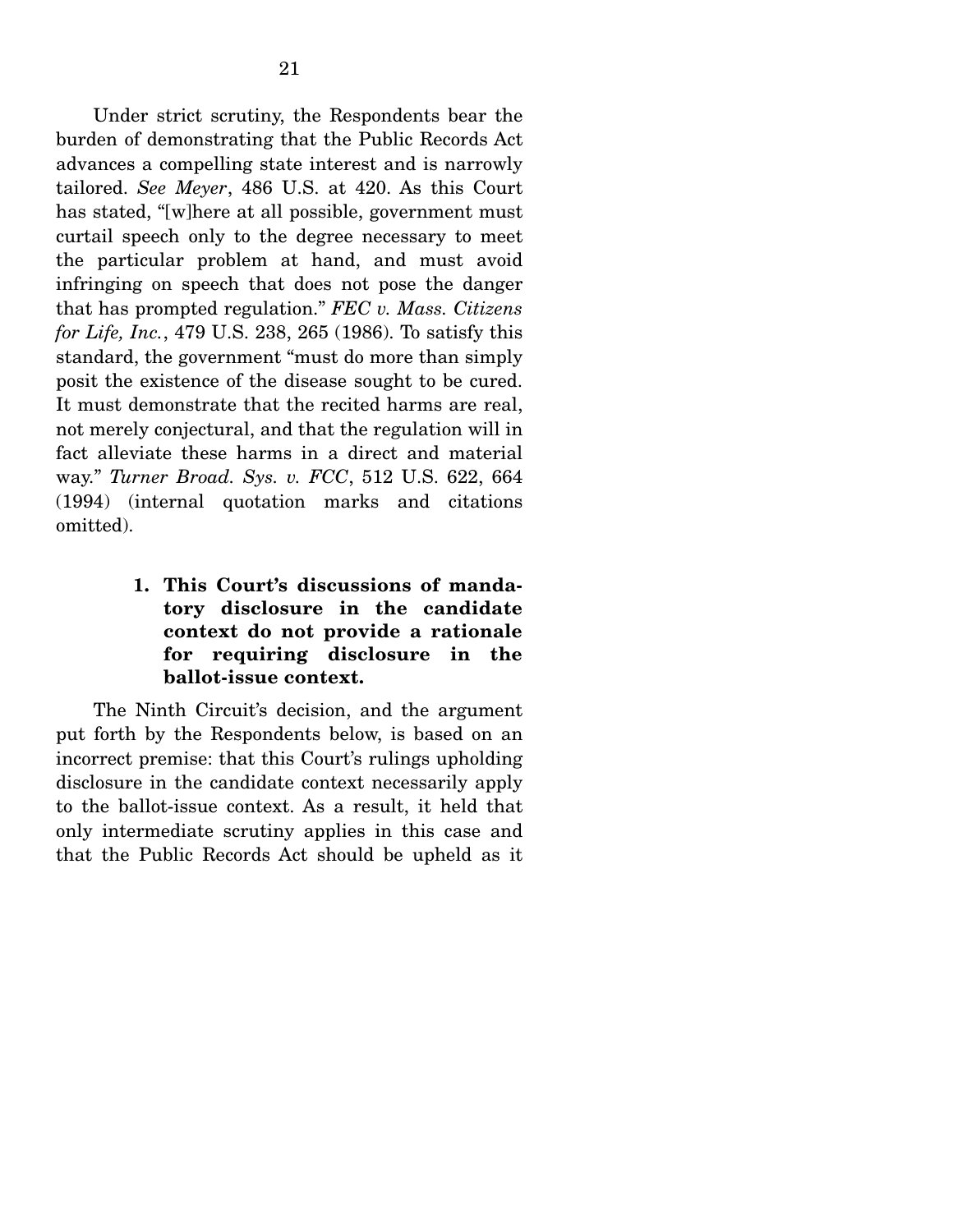applies in this case as a matter or course. *Doe*, 586 F.3d at 678. As stated above, however, this Court's cases upholding disclosure laws in the candidate context serve interests that are uniquely suited to the candidate context. Thus, the so-called informational interest at issue in *Buckley* involved the interest in providing voters with information "as to where political campaign money comes from and how it is spent *by the candidate* in order to aid the voters in evaluating those who seek federal office." 424 U.S. at 66-67 (emphasis added) (internal quotation omitted); *see also id*. at 79-80 (narrowing the reach of disclosure provisions so as to cover only "spending that is unambiguously related to the campaign of *a particular federal candidate*") (emphasis added). A few years after *Buckley*, this Court confirmed in *Brown v. Socialist Workers '74 Campaign Committee* that the interests announced in *Buckley* were indeed limited to the candidate context, stating that in *Buckley* "[t]he Court found three government interests sufficient in general to justify requiring disclosure of information concerning campaign contributions and expenditures: enhancement of voters' knowledge about *a candidate's* possible allegiances and interests, deterrence of corruption, and the enforcement of contribution limitations." 459 U.S. 87, 92 (1982) (emphasis added); *see also Davis*, 128 S. Ct. at 2775 (striking down disclosure provision that applied to candidates because law to which it was related was struck down).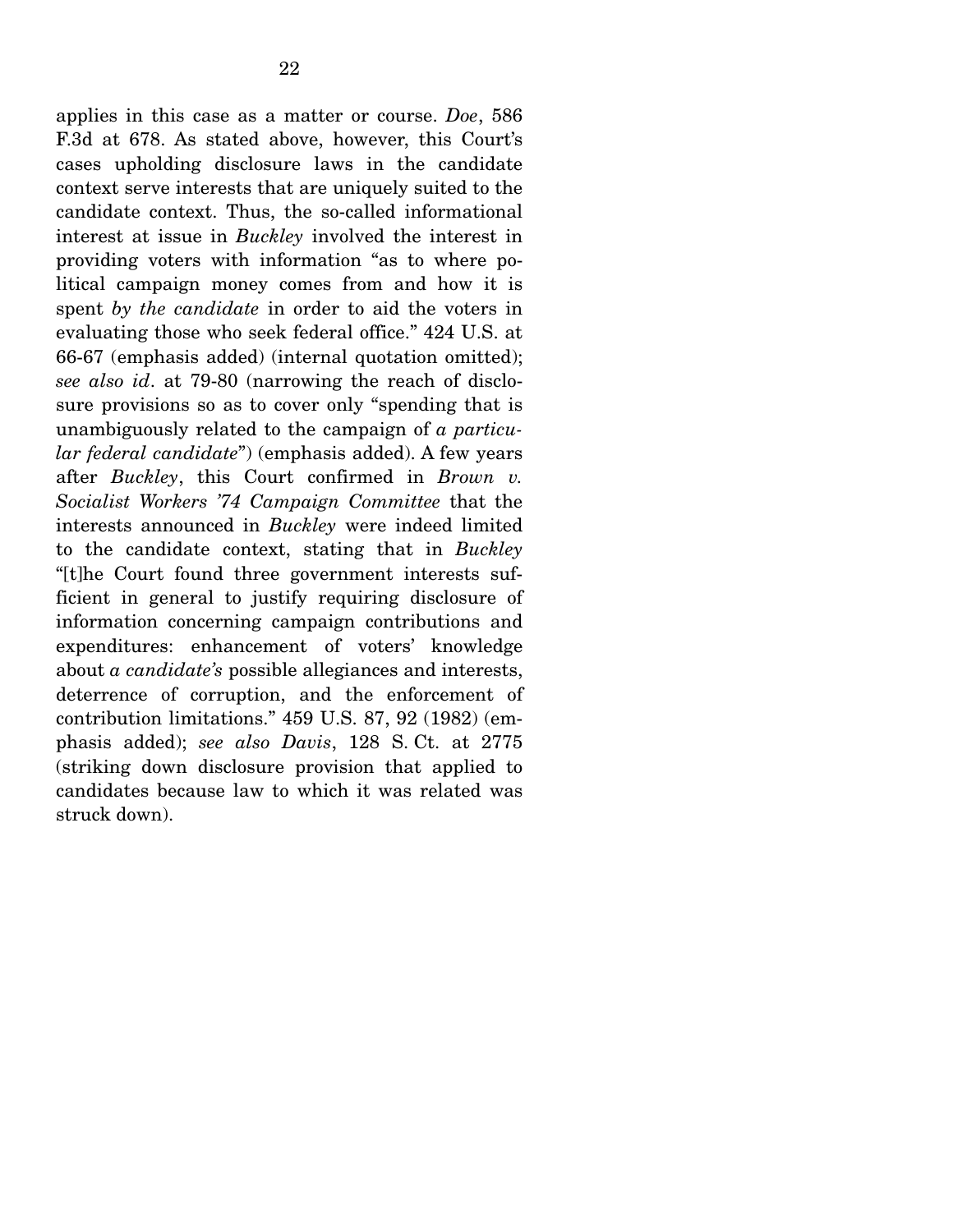These same concerns do not exist in the ballotissue context because there is no candidate. A ballot issue is not beholden to any interests; it is what it is, and does what it is does, regardless of who favors or opposes it. *Cf*. *McIntyre*, 514 U.S. at 354 (stating that candidate disclosure is supported by "an interest in avoiding the appearance of corruption that has no application" to ballot issues).

 This Court has never held that state governments have carte blanche to regulate any and all electoral advocacy as such. *See, e.g., Buckley*, 424 U.S. at 47-49; *Mills v. Alabama*, 384 U.S. 214, 218-19 (1966). Its decisions make clear that candidate campaign-finance cases provide support for disclosure laws in the candidate context only; they do not provide support for disclosure laws in the ballot-issue or petition-signature contexts. As a result, this Court should approach this case as it approaches any case involving a law that burdens First Amendment rights and apply strict scrutiny.

## **2. This Court's statements about ballotissue disclosure laws are dicta and do not support the Washington Public Records Act.**

Both the Respondents, and the court below, contend that the Public Records Act furthers a compelling government interest "in affording its citizens the opportunity to know who supports sending referendum measures to the ballot." Brief of Appellants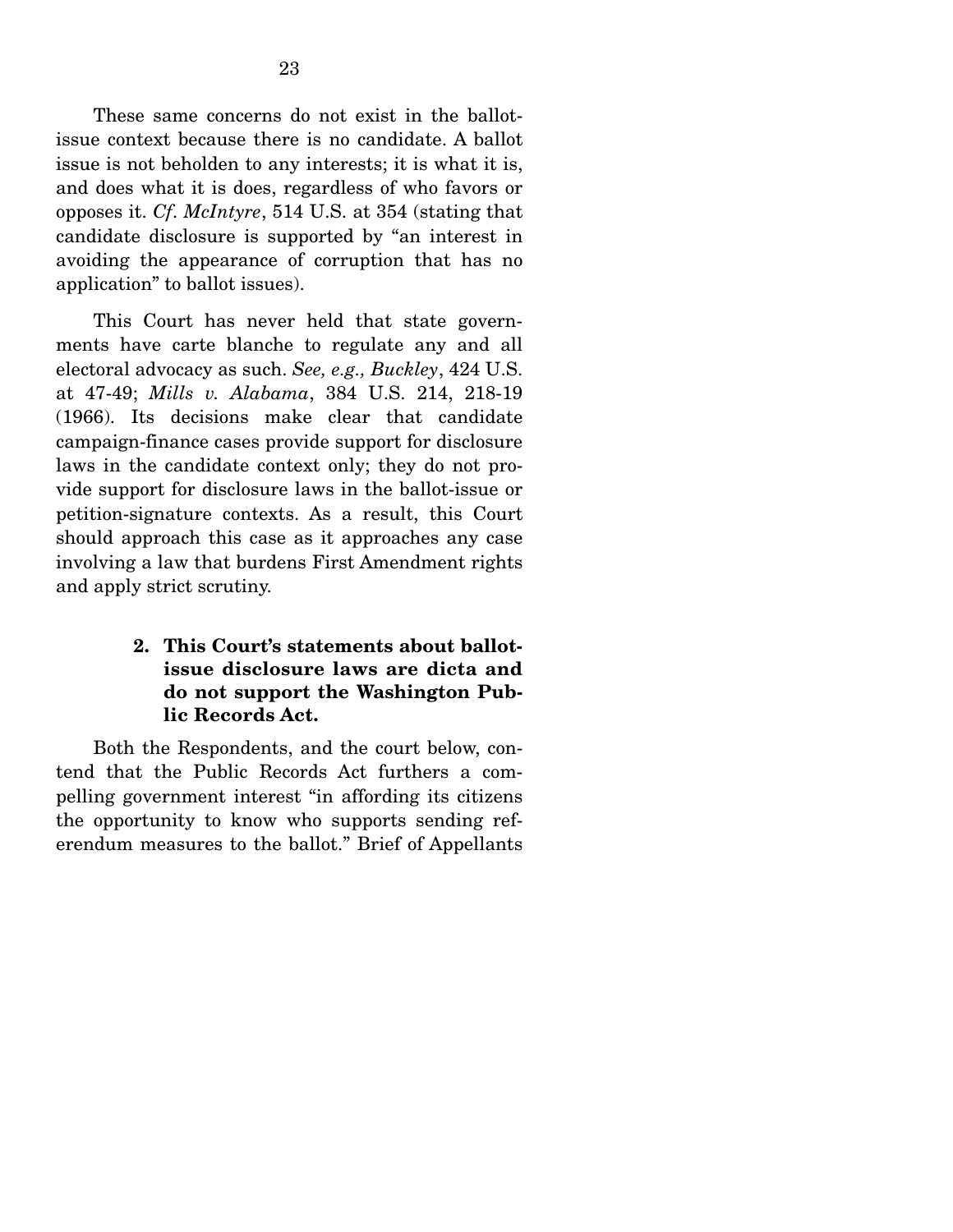at 26, *Doe v. Reed*, 586 F.3d 671 (9th Cir. 2009) (No. 09-35818); *see also Doe*, 586 F.3d at 680 ("Referendum petition signers have not merely taken a general stance on a political issue; they have taken action that has direct legislative effect. The interest in knowing who has taken such action is undoubtedly greater than knowing generally what groups are in favor of or opposed to a ballot issue."). And while this Court has alluded to the utility of disclosure laws in the ballot-issue context, it has done so only in dicta and only in cases where it struck down laws that burdened speech about ballot issues. *See ACLF*, 525 U.S. at 202-04; *CARC*, 454 U.S. at 298-300; *Bellotti*, 435 U.S. at 791-92 & n.32.

 For example, in *ACLF*, the Supreme Court struck down three regulations of ballot-petition circulators. 525 U.S. at 186-87. It was only after concluding that the regulations failed strict scrutiny that the Supreme Court commented in dicta about how the remaining provisions served the state's "substantial interests" in "protect[ing] the integrity of the initiative process, specifically to deter fraud and diminish corruption." *Id*. at 204-05. These included a requirement that the initiative sponsors disclose their names and the amounts they paid to petition circulators, as well as a number of other "process measures" such as requiring sponsors to submit a certain number of valid signatures, the single subject rule and others. *Id*. at 205.

 The disclosure that the Court discussed in *ACLF* was of a far different kind than what is at issue in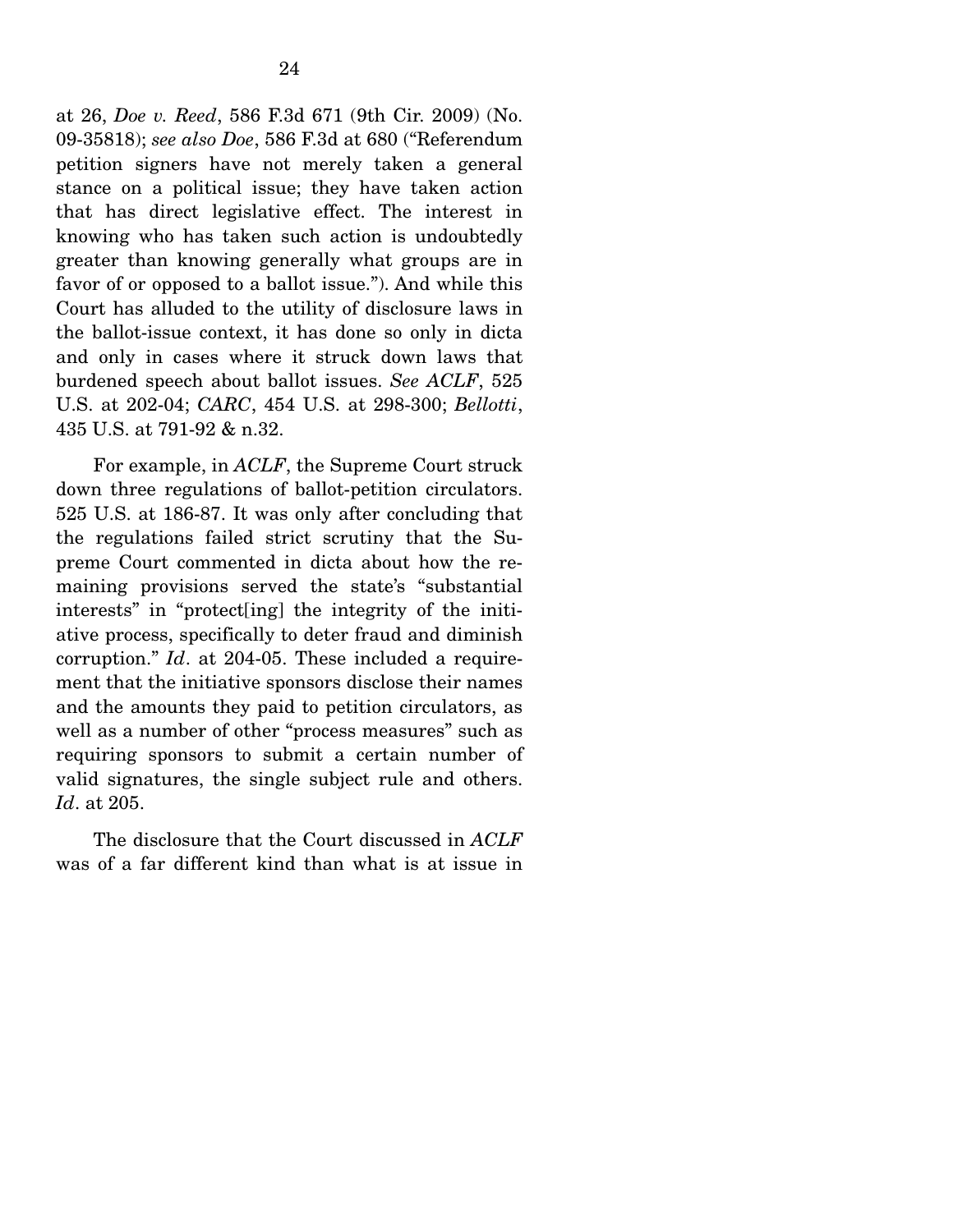this case. The Colorado law simply required the "*sponsors* of ballot initiatives to disclose who pays petition circulators, and how much." *Id*. (emphasis added); *see also id*. at 202 (referring to disclosure of "proponents' names and the total amount they have spent to collect signatures for their petitions"). A ballot initiative's sponsor is the one who drafts the initiative, pays petition circulators, obtains the necessary signatures, and ushers the initiative through the process of placing it on the ballot. The state's interest in knowing who the sponsors are and what they paid petition circulators simply does not support requiring those who sign petitions to disclose their names and addresses. After all, petition signers only sign a sheet of paper to say that a proposed measure should be put before the public. Because the First Amendment demands that the government justify each instance where the application of its laws would chill speech, *see WRTL II*, 551 U.S. at 478, any comments that the Court may have made in *ACLF*, *CARC*, or *Bellotti* about disclosure regimes that are not at issue in this case are beside the point.

#### **B. The State Has No Compelling Interest in Providing Voters with Information About Who Signed a Referendum Petition.**

Respondents' burden under strict scrutiny is not simply to contend that its interests are desirable or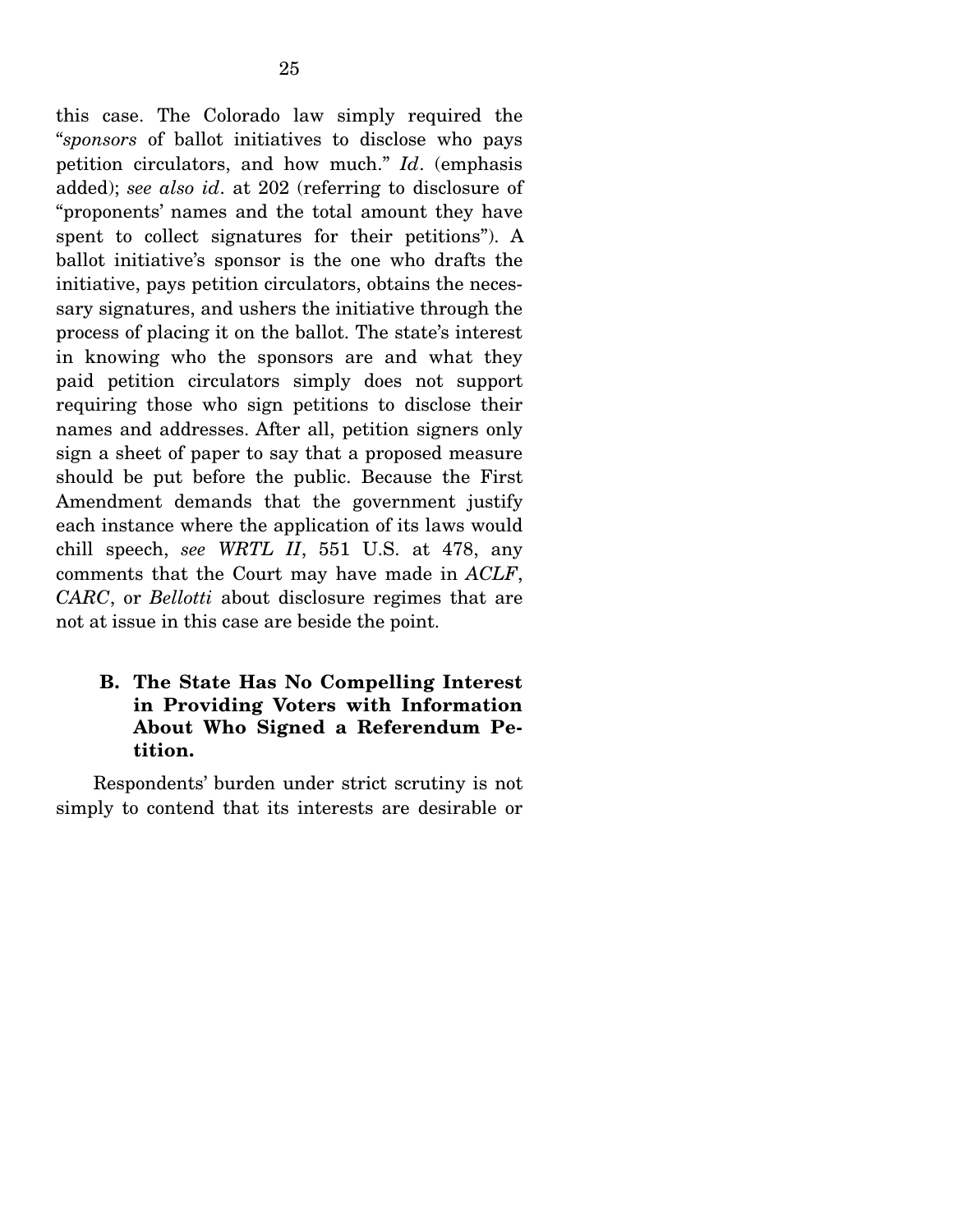even important, but that they are *compelling*. *Republican Party of Minn. v. White*, 536 U.S. 765, 781 (2002) (state must present more than assertion and conjecture to justify restriction on speech). To do so, Respondents must offer more than speculation; they must offer evidence that "the recited harms are real, not merely conjectural, and that the regulation will in fact alleviate these harms in a direct and material way." *Turner Broad. Sys. v. FCC*, 512 U.S. 622, 664 (1994) (internal quotation marks and citations omitted); *see also Eu v. S.F. County Democratic Cent. Comm.*, 489 U.S. 214, 228-29 (1989) (striking down ban on party primary endorsements because the state presented no evidence that the law served the state's alleged interest in preventing confusion). But Respondents have offered no evidence that voters in Washington are suffering from a dearth of information about the issues in ballot-measure elections or that identifying other citizens who have signed a petition to place such measures on the ballot would address such an information gap even if it existed.

 Campaign-finance scholars have recognized that mandatory disclosure can only provide benefits if the electorate actually accesses and uses the information as part of the decision-making process. Thomas L. Gais & Michael J. Malbin, *Campaign Finance Reform*, 34 SOC'Y 56 (1997). However, the DISCLOSURE COSTS study discussed above found that few citizens actually make use of information made available through disclosure laws. Carpenter, DISCLOSURE COSTS at 11-12. Other studies have shown, moreover, that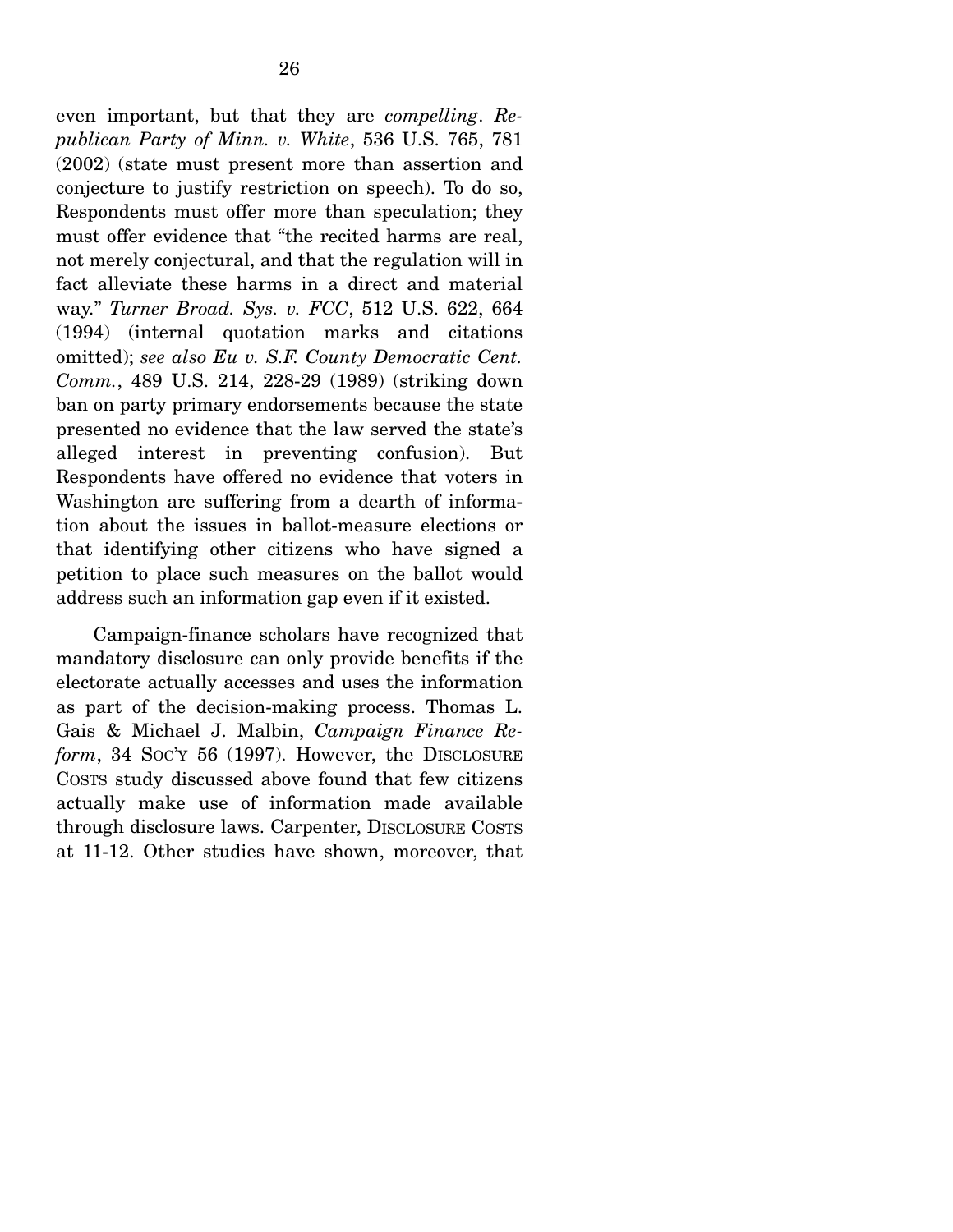27

Raymond J. La Raja, *Sunshine Laws and the Press: The Effect of Campaign Disclosure on News Reporting in the American States*, 6 ELECTION L. J. 236 (2007) (comparing print news coverage of campaign finance in states with disclosure requirements to those without requirements); Dick M. Carpenter II, *Mandatory Disclosure for Ballot-Initiative Campaigns*, 13 INDEP. REV. 567, 579 (2009), *available at* http://www.independent. org/pdf/tir/tir\_13\_04\_6\_carpenter.pdf. The importance and operation of issues involved in a ballot-measure election simply do not turn on the views of other voters or those who support or oppose the measure or sign a petition in favor of its placement on the ballot. Voters appear to recognize this. In all events, Respondents have not shown that voters are suffering from a dearth of information or are otherwise unable to understand the issues involved in a ballot-measure election.

 Respondents' argument thus reduces to the "simple interest in providing voters with additional relevant information" that this Court rejected as a justification for disclosure in *McIntyre*. *See* 514 U.S. at 348. Indeed, if anything, the government's "informational interest" is far weaker here than in *McIntyre*, because the information conveyed from any one signature on a petition is vague at best. It is not at all clear that those who sign a petition actually support its ultimate passage; many signers may simply wish to see the issue placed on the ballot. And even if particular signatures conveyed useful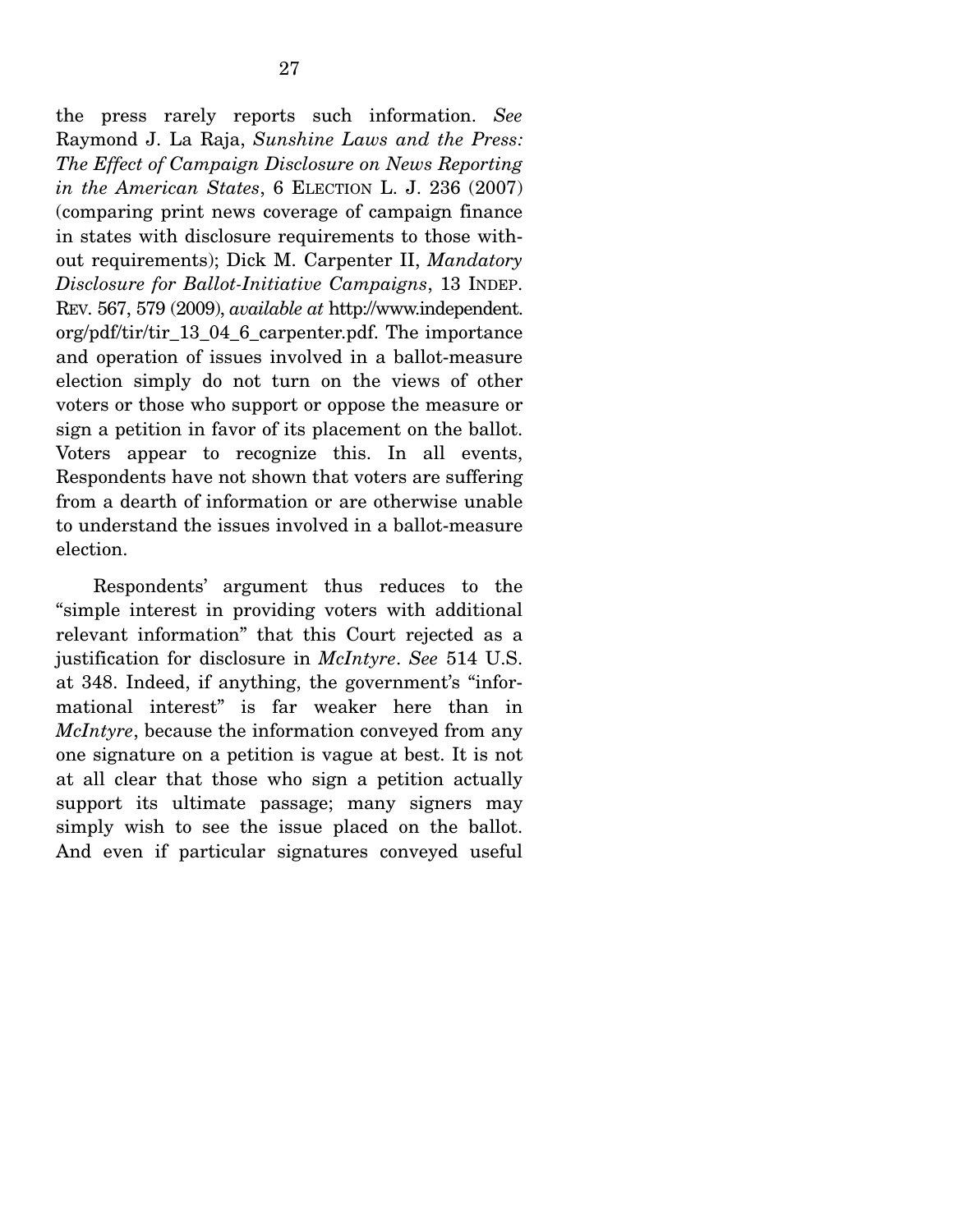information, the Respondents' argument is premised on the unfounded – indeed, counterintuitive – assumption that voters will root through hundreds of thousands of petition signatures to uncover a common view that they can then attribute to the referendum or issue committee itself. Far more likely is that those who are interested in intimidating voters and petition signers will scour petitions. *See* Gigi Brienza, *I Got Inspired. I Gave. Then I Got Scared*., WASH. POST, July 1, 2007, at B3 (detailing how her name and address appeared on the website of an animal-rights terrorist organization that had culled FEC records for donors whose employers perform animal testing); John R. Lott, Jr. & Bradley Smith, Op-Ed., *Donor Disclosure Has Its Downsides: Supporters of California's Prop. 8 Have Faced a Backlash*, WALL ST. J., Dec. 26, 2008, at A13 (summarizing examples of individuals who faced economic retaliation for donations in support of Proposition 8).

 While few citizens make use of the disclosure rolls, those who do often do not make the best use of the information they find. Seen from this perspective, the supposed virtue of disclosure may just as easily be described as a vice. There is just as much reason to conclude that voters would be confused or draw entirely incorrect conclusions about a referendum from the identities of those who signed a petition to get it on the ballot.<sup>7</sup> Worse, there is just as much

<sup>7</sup> Many commentators laud voters' use of heuristic cues and support mandatory disclosure as a tool to provide voters with (Continued on following page)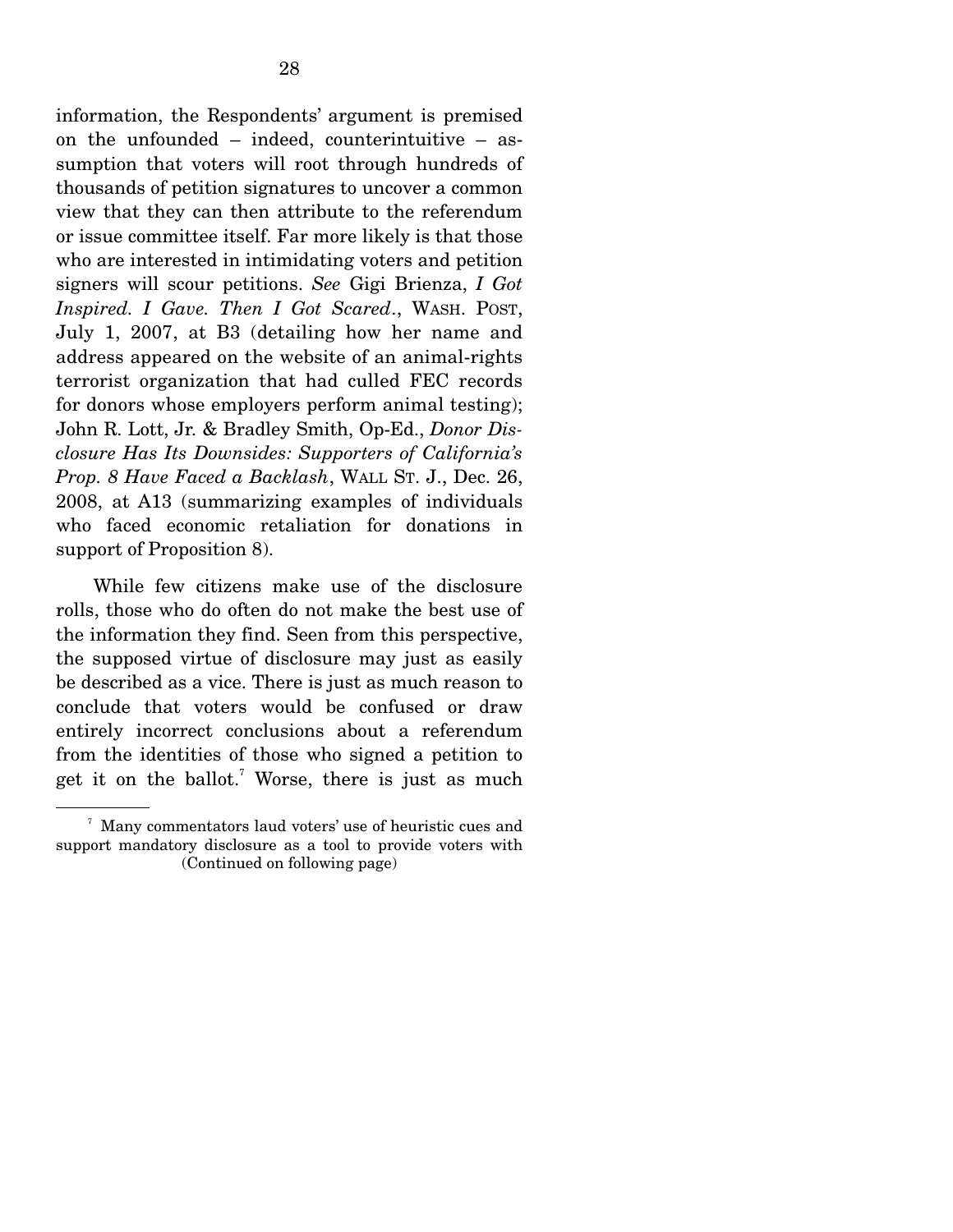reason to think that the presence of a few notorious individuals in the rolls of signers would excite voter prejudices for or against a measure regardless of its underlying merits. *Cf*. *McIntyre*, 514 U.S. at 341-42 & n.5 (noting that the desire for anonymity may be motivated by fear of retaliation or ostracism and that anonymity can be beneficial in promoting objectivity). Indeed, the President of the Center for Governmental Studies in California has said that one purpose for requiring disclosure of contributions to ballot-issue campaigns is to let the voters keep track of "politically unpopular groups." Deposition of Robert M. Stern, President, Center for Governmental Studies, taken September 26, 2007, in *Sampson v. Coffman*, No. 06-CV-01858, 2008 U.S. Dist. LEXIS 70583 (D. Colo. Sept. 18, 2008) at 217:21-218:10. By monitoring government-mandated disclosure rolls to determine whether a member of a particularly disfavored group signed a petition or contributed to promote or defeat a

this "necessary" information. But this information can impede, rather than improve, voters' decision-making. Some empirical research suggests, for instance, that listeners will often overlook a message's content because they instead focus on an unreliable peripheral cue such as the speaker's race or identity. James H. Kuklinski & Paul J. Quirk, *Reconsidering the Rational Public: Cognition, Heuristics, and Mass Opinion in* ELEMENTS OF REASON 153, 174-75 (Arthur Lupia et al. eds., 2000). And in experiments, many voters' use of cues – such as supporting or opposing a referendum based on the identifying characteristics of those who sponsor the measure – actually harmed the quality of the decisions they reached. Richard R. Lau & David P. Redlawsk, *Advantages and Disadvantages of Cognitive Heuristics in Political Decision Making,* 45 AM. J. POL. SCI. 951 (2001).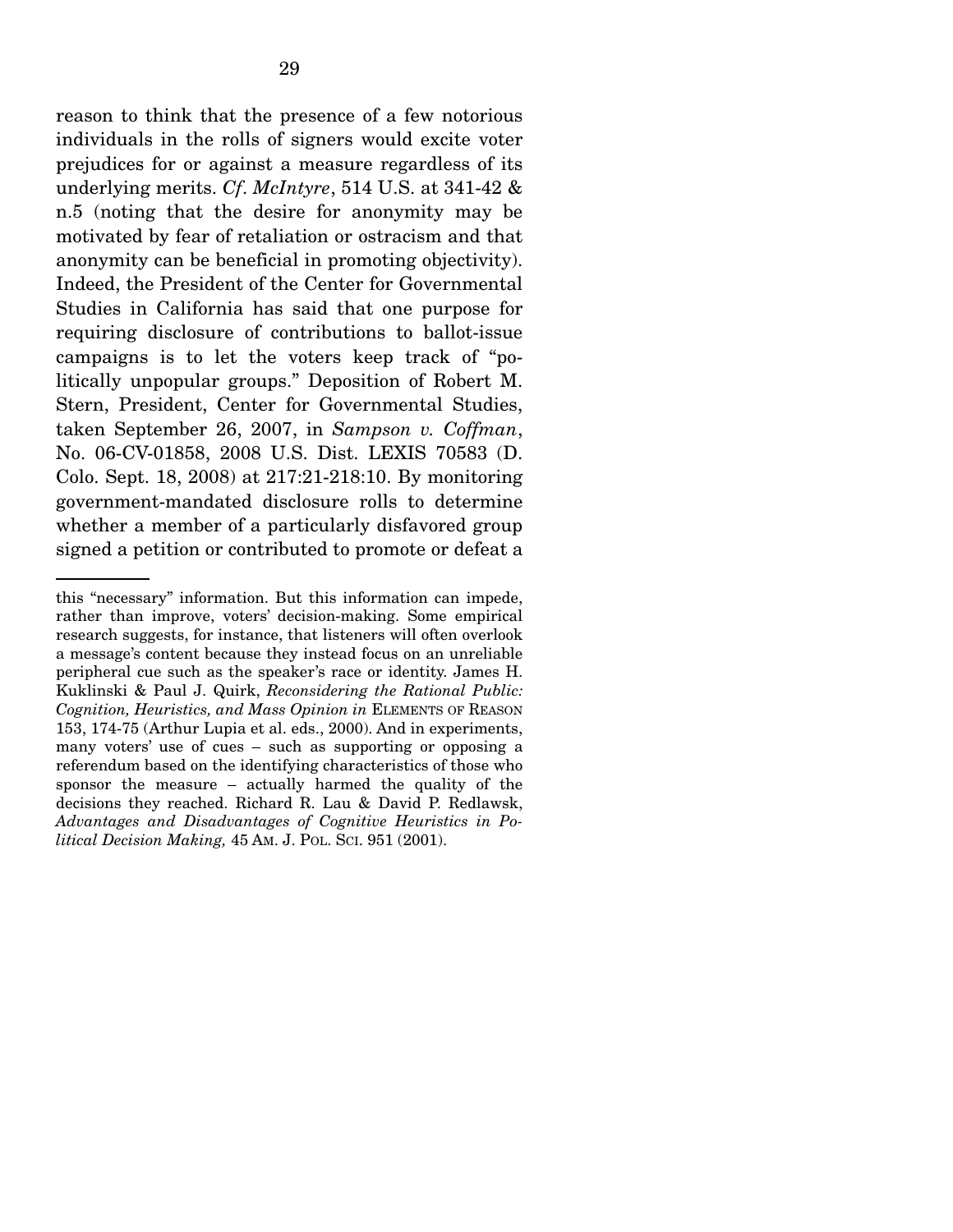measure, voters can use that information to vote based, not on the underlying merits of the proposition, but on whether they "like or hate" such groups. *Id*. at 218:7.

 Furthermore, the Respondents' alleged interest in informing voters has no limiting principle. The unacknowledged premise at the root of the Respondents' argument is that the *views, allegiances, and interests* of those who sign petitions will convey useful information to voters. A mere name and address is useless information unless a voter can determine what that name and address conveys. Thus, many states require those who contribute to ballot-issue committees to disclose their employers as well. *See* Carpenter, DISCLOSURE COSTS at 4. But there is no principled reason to stop there. Financial information, level of education, political and religious affiliations, and interest group memberships would convey far more relevant information if educating voters about ballot measures is truly the interest at issue. Knowing the name and street address of an individual who signed a petition conveys almost nothing. Knowing that the signer is a Republican or Democrat, a member of the NRA or the ACLU, or an atheist or devout Catholic conveys far more about the likely consequences of the ballot measures they support or oppose. But the right to associate is a fundamental aspect of the First Amendment, *Patterson*, 357 U.S. at 460, and the government cannot "compel[ ] disclosure of affiliation with groups" as a condition of being able to exercise one's right to speak. *See id*. at 462.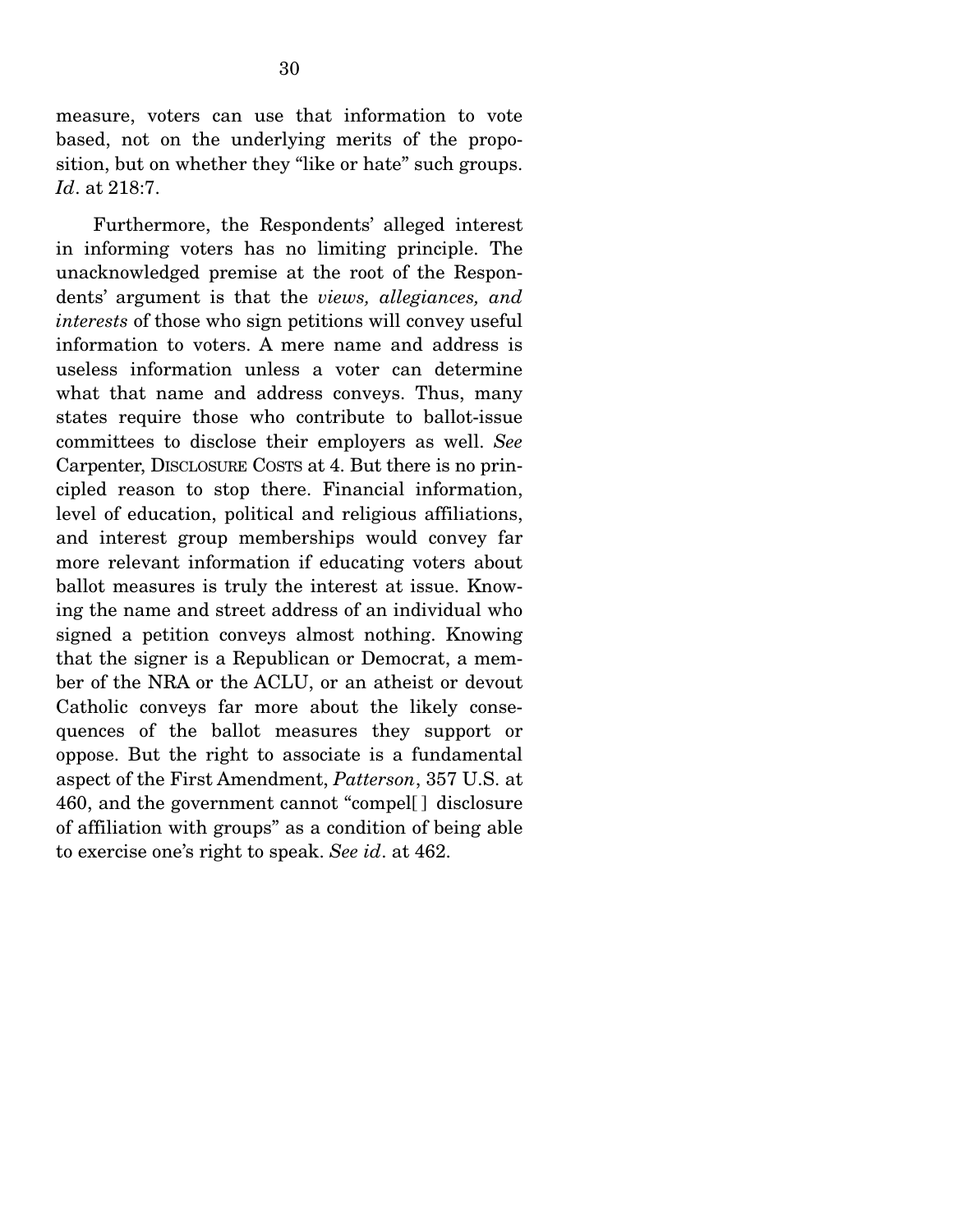This Court should not accept the claim that states have a compelling interest in requiring those who sign a petition to disclose their identities and addresses simply to "inform" or educate voters. This alleged interest boils down to little more than the bare desire to know who is supporting what side of an issue. In this respect, requiring individuals to disclose their support for placing an issue on the ballot is not fundamentally different from requiring them to disclose which way they will vote in the election. *Cf. McIntyre*, 514 U.S. at 343.

### **C. Mandatory Disclosure of All Petition Signers to the Public Does Not Directly Further Washington's Interest in Preventing Fraud at the Petition Stage.**

For the reasons stated above, providing information to voters about who signed a petition is not a compelling government interest. The Respondents, though, suggest that releasing the names and addresses of all 138,500 signers would help prevent fraud in the referendum petition process. *See* Brief of Appellants at 25-26, *Doe v. Reed*, 586 F.3d 671 (9th Cir. 2009) (No. 09-35818) ("Public access to signed petitions allows Washington citizens independently to examine whether the Secretary properly certified or properly declined to certify a referendum measure for the ballot, and to discover and report possible criminal law violations by petition signers."). Of course, all states with plebiscites have a strong interest in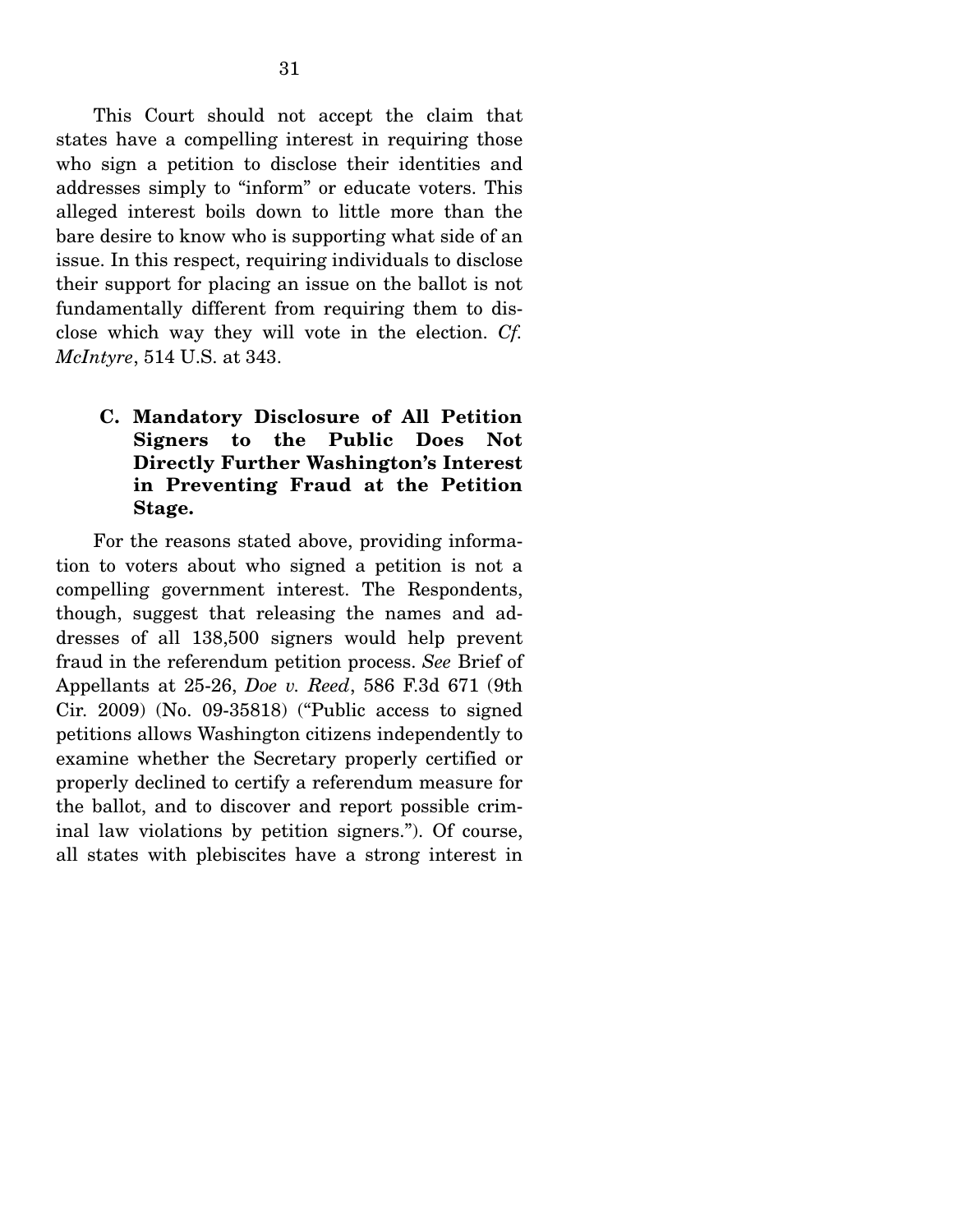establishing clear rules to ensure the integrity of their elections, such as rules that require that an initiative or referendum's sponsor demonstrates that a proposed measure enjoys a certain level of public support before it is placed on the ballot. And they likewise surely have an interest in making sure that that support is legitimate and not the product of fraud.

 But as this Court has noted, "the risk of fraud or corruption, or the appearance thereof, is more remote at the petition stage of an initiative than at the time of balloting." *Meyer*, 486 U.S. at 427. And to safeguard its initiative process, Washington has put in place an elaborate statutory scheme that, for many years, has functioned adequately without requiring the release of each and every petitioner's identifying information. *See* Wash. Rev. Code §§ 29A.72.130, .140, .230-50; *see also Washington Initiatives Now v. Rippie*, 213 F.3d 1132, 1139 (9th Cir. 2000) (noting only two prosecutions for petition fraud in the previous seven years). If the current statutory scheme is somehow lacking, Washington assuredly has lessrestrictive means at its disposal than releasing the names of each and every signer to the public.

--------------------------------- ♦ ---------------------------------